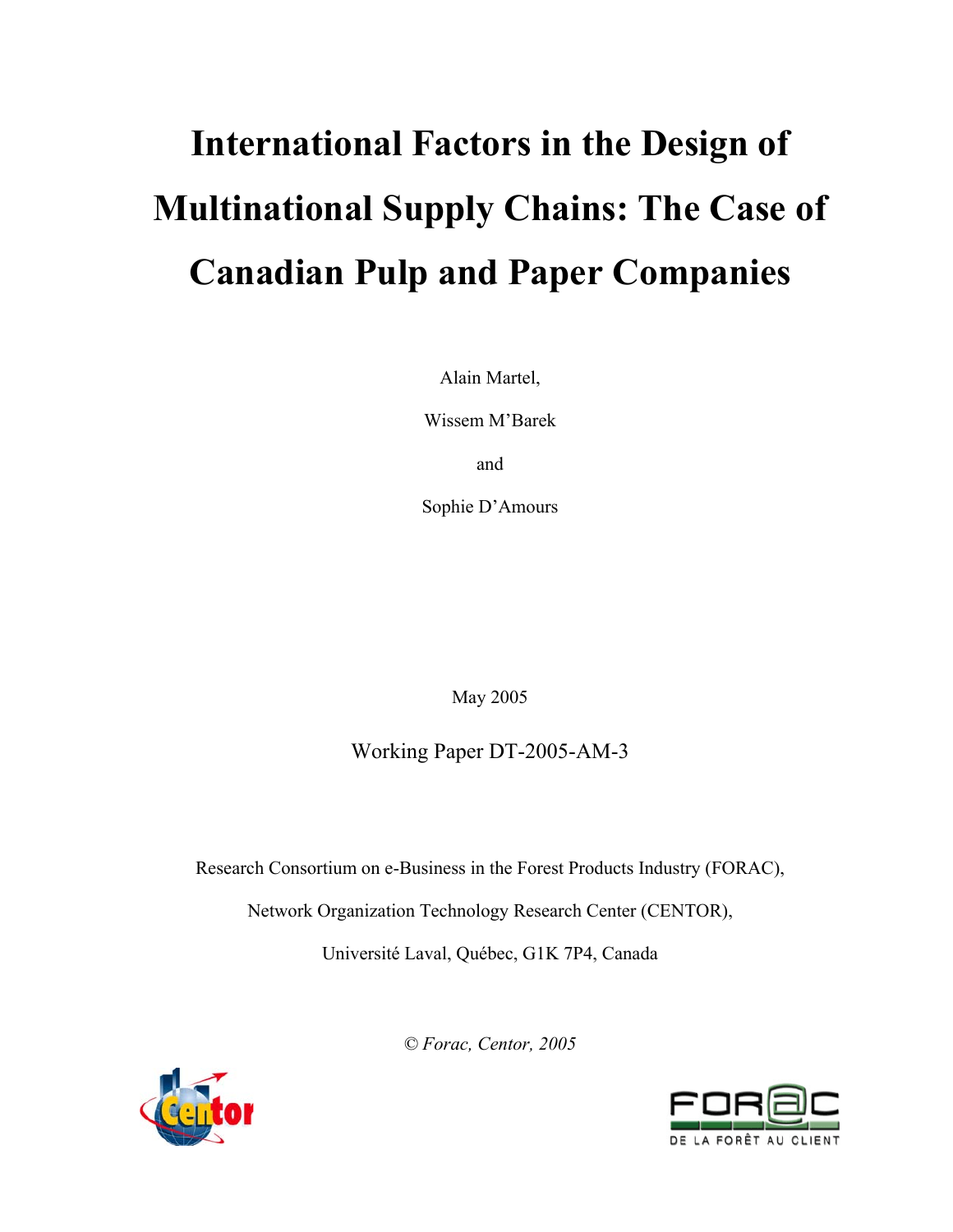# **International Factors in the Design of Multinational Supply Chains: The Case of Canadian Pulp and Paper Companies**

**Alain Martel\* , Wissem M'Barek and Sophie D'Amours** 

FOR@C Research Consortium, Network Organization Technology Research Center (CENTOR), Université Laval, Sainte-Foy, Québec, G1K 7P4, Canada.

**Abstract**: Factors such as tariffs, exchange rates, income tax legislations, national factors of production (e.g. natural resources supply, labour and infrastructure), transfer prices, trade barriers and competition (e.g. world wide distribution of capacity and demand) may have an important impact on company performance. In this paper, we discuss the international factors that may have an important impact on the structure of the value creation networks of Canadian pulp and paper companies, and we show how they could be incorporated in a global supply chain optimization model. To do this, we use a simplified production-distribution network structure in order to emphasize the role of international factors without complicating the analysis. The global network considered is composed of four echelons: fiber and pulp suppliers, pulp and paper mills, distribution centers and demand zones. We provide some modeling elements for the construction of a global optimization model through the synthesis of the existing literature on international network design. We conclude with a discussion of modeling extensions required to obtain network optimization models adequate for decision support in the pulp and paper industry.

**Keywords**: International factors, Supply Chain Design, Pulp and paper industry, Mathematical Programming.

**Acknowledgements:** This project would not have been possible without the collaboration of FOR@C's partners and the financial support of NSERC, grant # CAP 248987-01.

1

<sup>\*</sup> Corresponding author e-mail: alain.martel@centor.ulaval.ca.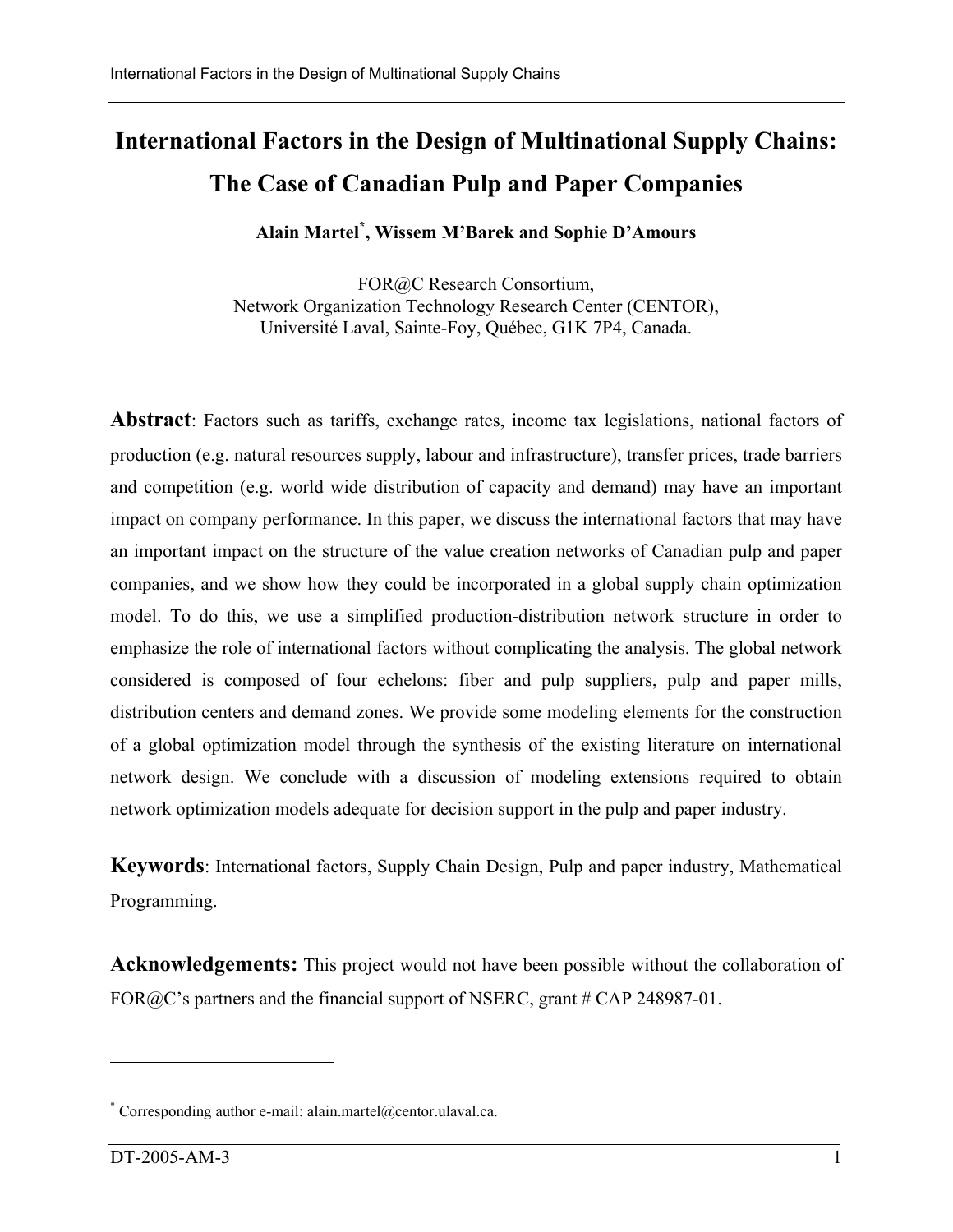# **1. Introduction**

Today, with the opening of markets, the emergence of commercial blocks (EU, NAFTA…) and the increased competition from abroad, companies cannot isolate themselves from international factors and, to improve their competitiveness, they must operate multinational supply chains. The Canadian pulp and paper industry does not escape this global context. Canadian pulp and paper companies are operating multi-echelon networks of production, distribution and retailing facilities located primarily on the North-American continent, but also elsewhere in the world. Although the industry has traditionally obtained the fibre resources required to make paper from affiliated North-American forestry and sawmilling operations, fibre resources are becoming scarce in some part of Canada, and the import of pulp from developing countries is now seriously considered. The industry is capital-intensive and it is characterized by a strong competition as well as an evolving demand. Maximizing returns in this industry is a complex task and international factors such as exchange rates, income taxes, access to resources and trade regulations may have a very significant impact on a company performance.

The aim of this paper is to identify the main international factors having an impact on the pulp and paper industry and to show how they can be taken into account to design superior multinational production-distribution networks. Although the problem is discussed from the point of view of the Canadian pulp and paper industry, the analysis and modeling approach proposed is general and it could be used in any other context. The literature on international factors and on network design models is also reviewed and research directions to improve the state of the art are identified.

The paper is organized as follows. In section 2, we discuss the international competitive context of the Canadian pulp and paper industry. Issues related to supply, demand, production, distribution and national factors are examined. In section 3, a mathematical programming model based on the current state of the art is proposed to optimize the structure of multinational pulp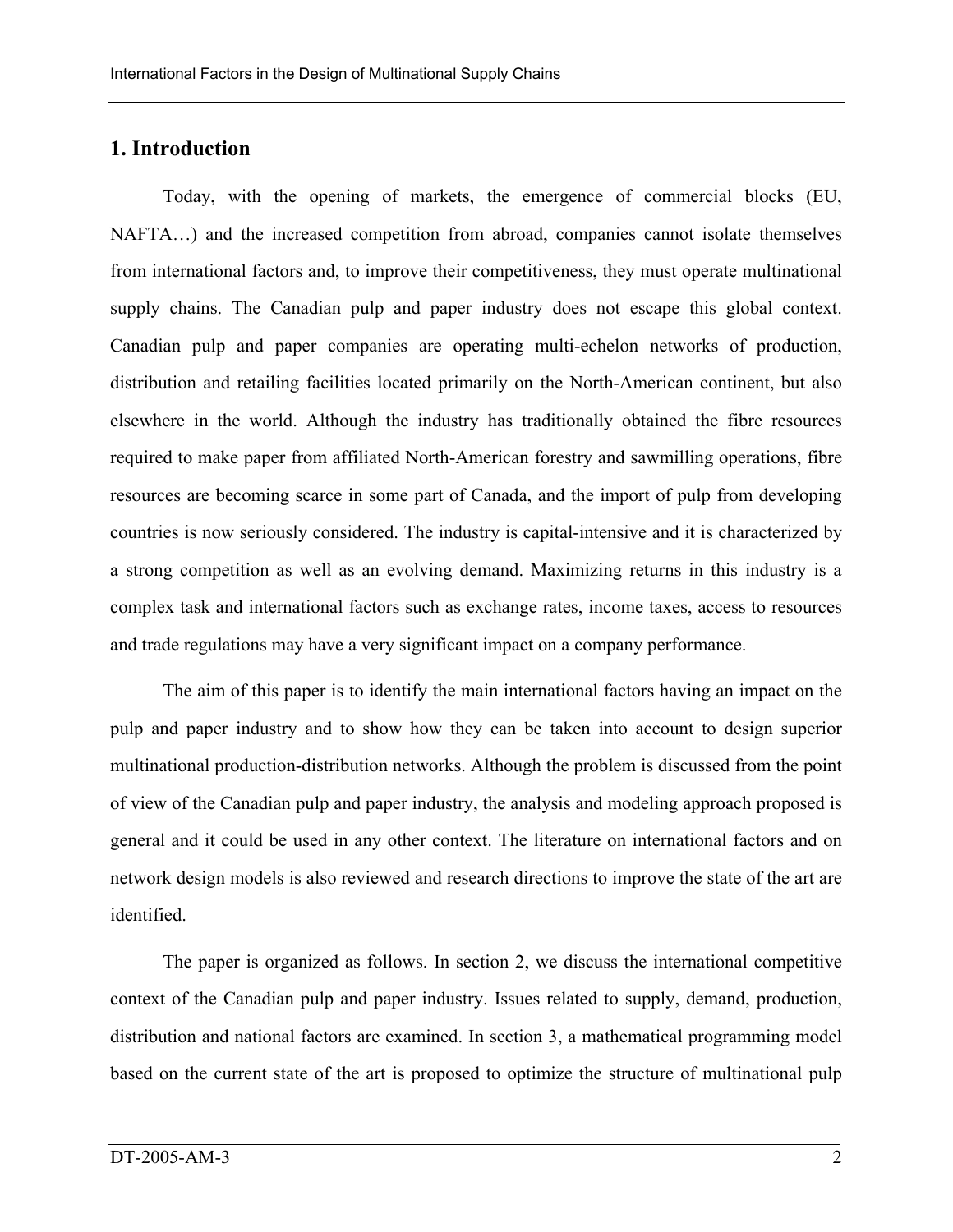and paper production-distribution networks. Finally, in section 4, the extensions necessary to take all relevant factors into account are identified and the existing literature on these factors is reviewed.

#### **2. Industry Context**

Canada has been producing paper for 200 years and, since the beginning of the  $20<sup>th</sup>$ century, it has been one of the largest exporters of pulp and paper in the world. In 2004 the Canadian industry produced 10.5 million tonnes of market pulp, 8.2 million tonnes of newsprint, 6.9 million tonnes of printing and writing paper, and 3.9 million tonnes of paperboard. Only 17% of this production was shipped in Canada. The rest was exported mainly to the U.S.A. (52%), to Asia (17%) and to Western Europe (10%). The value of these exports is 20.5 billion dollars<sup>1</sup>, which represents a 70% export intensity<sup>2</sup>, the highest in the Canadian manufacturing sector. The trade balance of the sector was on average \$17.9 billion during the last decade, which is more than 50% of the country's commercial trade balance. The industry employs close to 100,000 persons and it is capital intensive. In 2002, the accumulated capital investment reached 62.6 billions. The dominant costs in the sector are materials (70%), production salaries (16%) and energy  $(14\%)^3$ .

The manufacture of pulp involves separating cellulose fibers from other impurities in wood, used paper or other fiber sources. The manufacture of paper involves matting these fibers into a sheet. Converted paper products are produced from paper and other materials by various cutting and shaping techniques. These manufacturing processes, are embedded in complex supply chains, as shown in *Figure 1* for printing and writing paper. The main components of these supply chains are their supply network, their manufacturing network, their distribution network and the product-markets targeted. Different companies are structured in different ways. Some are vertically integrated and they possess and control all the facilities involved in this value creation network, from woodlands to markets. Others are not integrated and they rely on outsourcing to fulfill part of their commitments to their customers. For example, some companies buy pulp on

<u>.</u>

<sup>&</sup>lt;sup>1</sup> Canadian Pulp and Paper Industry Key Statistics, PPPC, 2004.

 $2$  Export intensity = Domestic exports / Manufacturing shipments

<sup>&</sup>lt;sup>3</sup> Canadian Industry Statistics, Industry Canada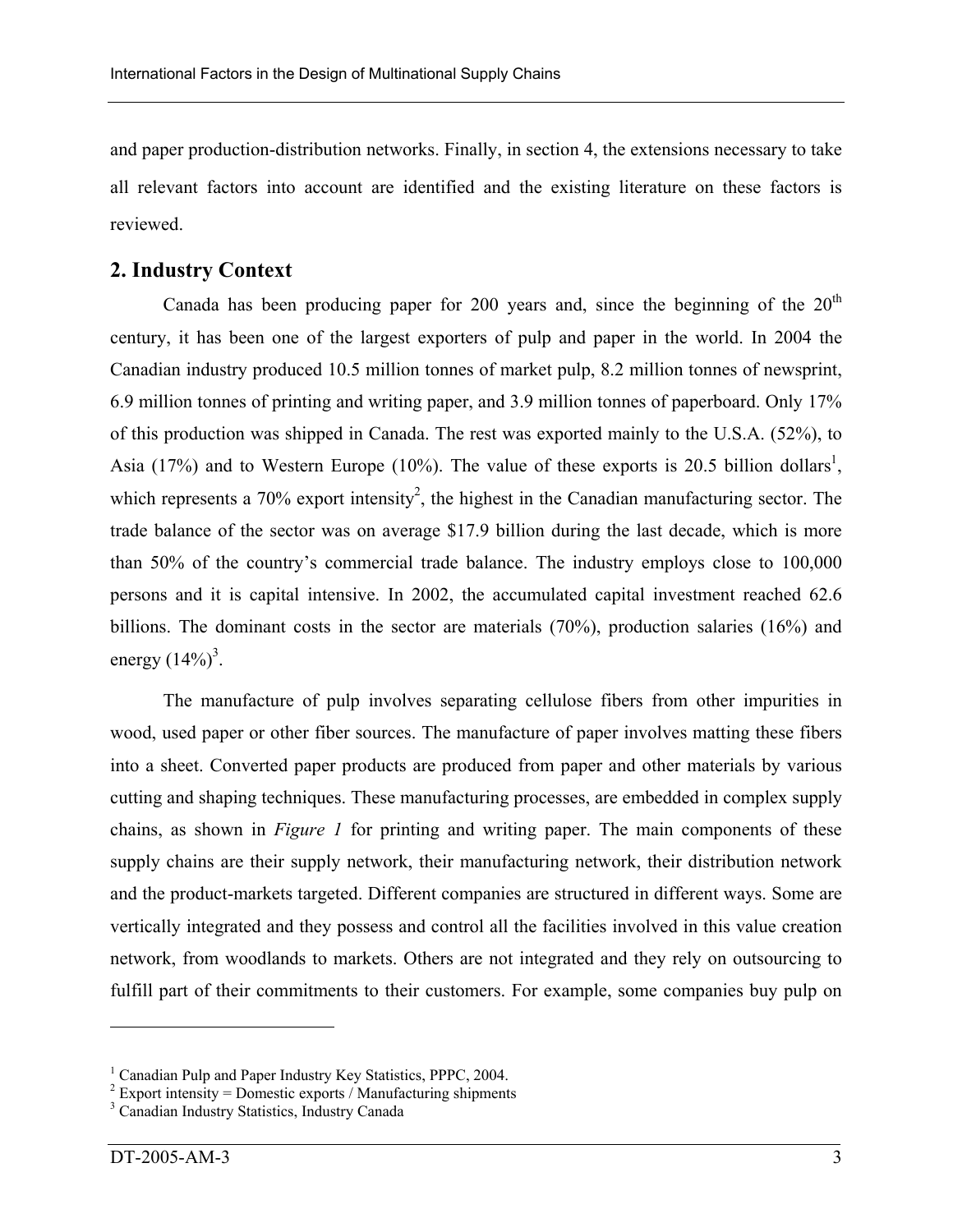the market, produce the paper and convert it through a network of external converters, before distributing the final products. All these possibilities are illustrated in *Figure 1*. The links between the external network and the internal network define outsourcing alternatives.



**Figure 1: The Printing and Writing Paper Supply Chain** 

The supply chain of most large players in the industry is multinational. The largest companies in the world are based in the U.S.A., Japan, Finland, Sweden, Norway and Canada. However, large Canadian companies have mills in the U.S.A., Europe and Asia. Similarly, several of the pulp and paper mills located in Canada are owned by American and European companies. The industry has seen a lot of mergers and acquisitions over the past years and its global consolidation is expected to continue, with the result that it is gradually becoming dominated by a relatively small number of multinational enterprises.

In this section, we discuss the four major sub-networks of the pulp and paper supply chain as well as the environment in which the companies compete. We start with a description of global product-markets and of global raw material supply sources. We then examine some production capacity and technology issues and discuss distribution channels. We conclude the section with a discussion of country factors and global factors which are critical for pulp and paper companies' success.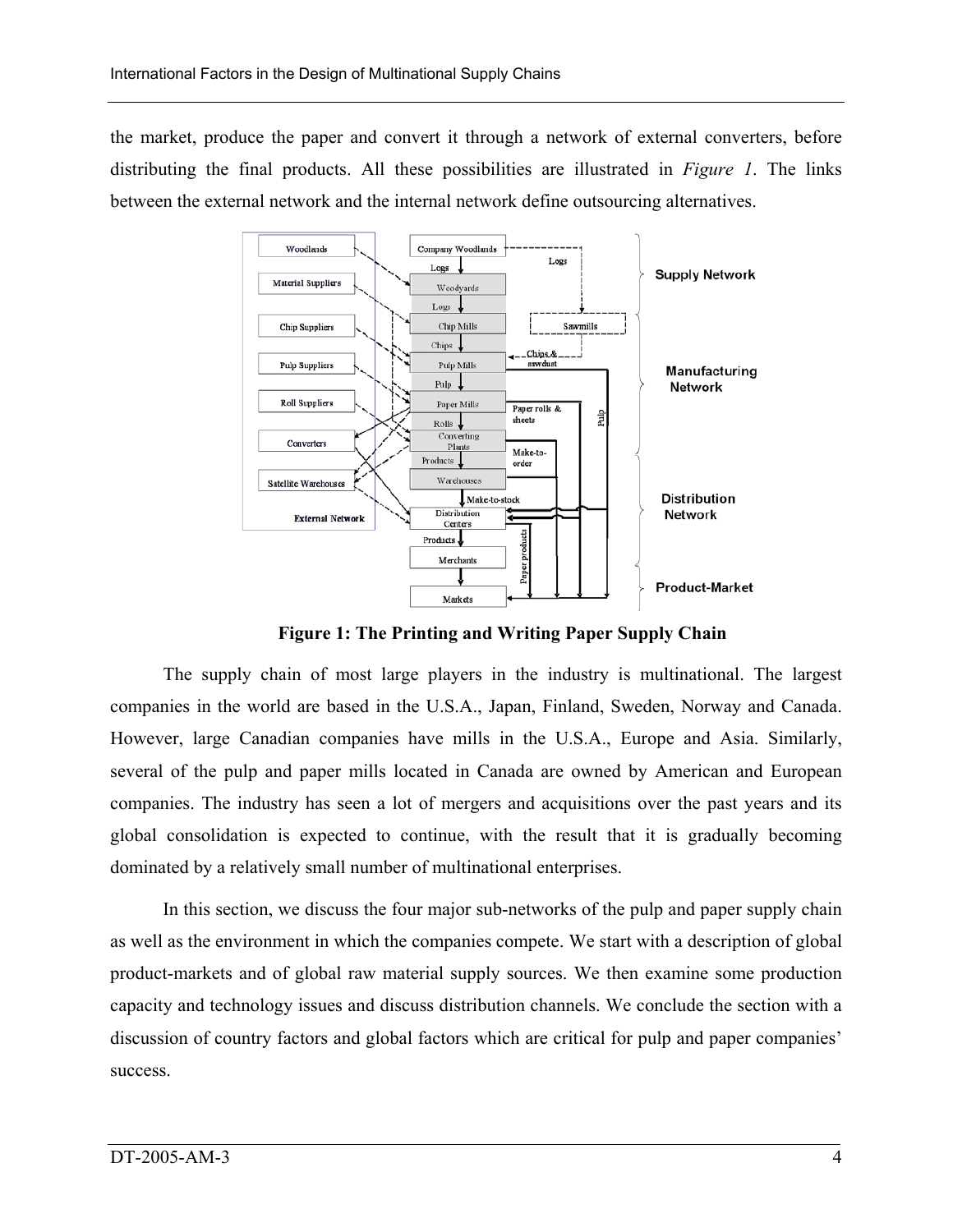## **2.1 Global Product-Markets**

There exists a wide range of paper products that can be aggregated into four main families: newsprint, printing and writing paper, paperboard and tissue. In addition, some of the pulp produced is sold directly on the market. According to Juslin and Hansen (2002), in 1998, the global market share for paper product segments was of about 30% for printing and writing products, 12% for newsprint, 40% for paperboards, 6% for tissue and 12% for others. This is changing, however. Current long term trends indicate that the demand for coated papers, woodfree papers and tissue will increase significantly whereas demand for newsprint will continue on the downward trajectory that began in 2000. In the long term, printing and writing paper is also expected to loose market share to e-paper and the Internet. This is consistent with the position of these products on their life-cycle curves: coated papers, woodfree papers and tissues are in their growth or early-maturity phase, while printing and writing papers are approaching their maturity phase and newsprint is in its decline phase. These trends are also partially explained by the facts that demand for green products such as woodfree papers is increasing due to environmental considerations. These trends are visible in the yearly shipments of the Canadian pulp and paper industry illustrated in *Figure 2*.



Source: Canadian Pulp and Paper Industry Key Statistics, PPPC, 2004

**Figure 2: Total Canadian Pulp and Paper Shipments** 

The demand for several paper products is cyclical and it varies significantly in time. This is also true for pulp and paper prices, as illustrated for NBSK pulp in *Figure 3*. The main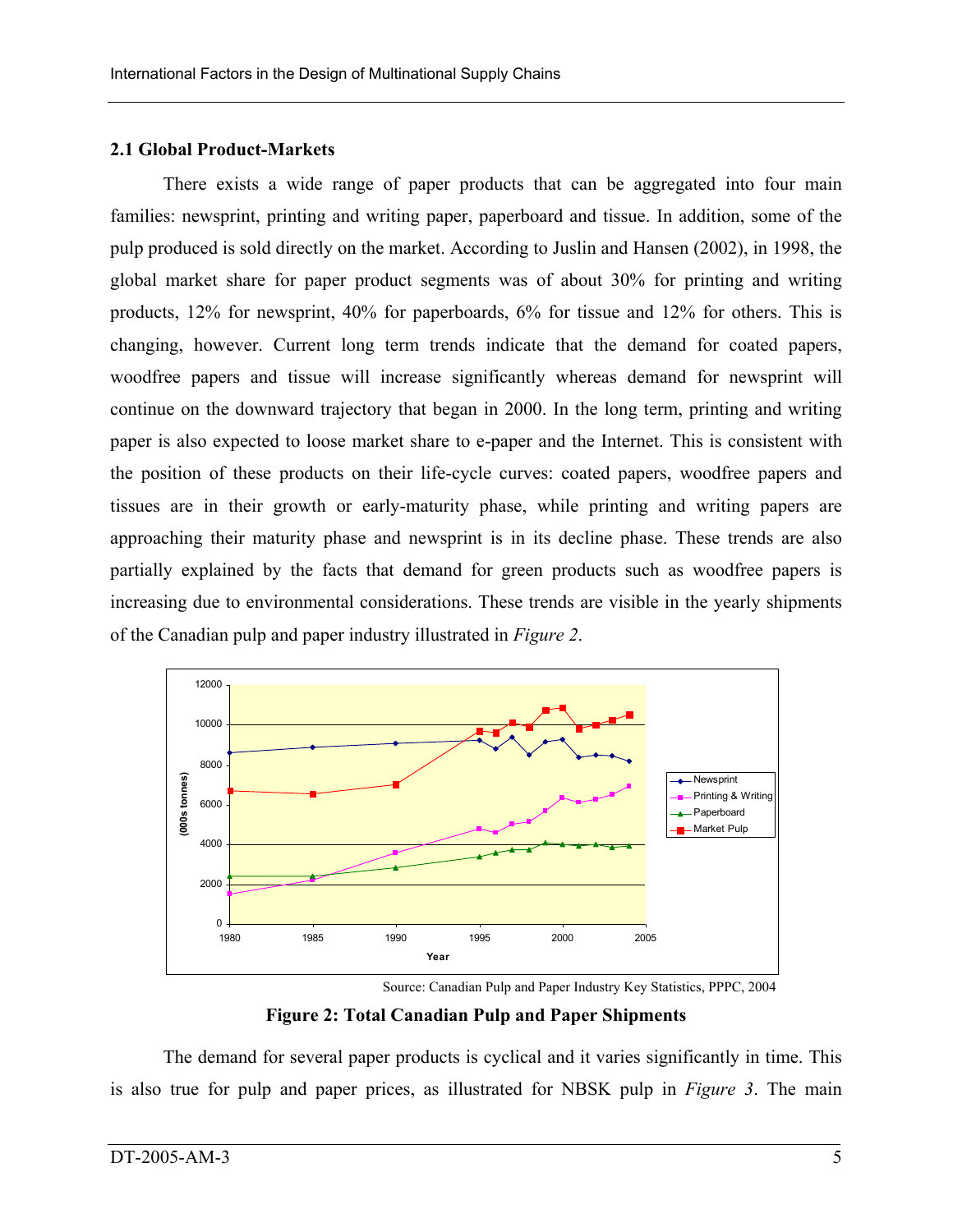consumers of paper and paperboard are the U.S.A., China, Japan and western European countries. Japan is self sufficient, but the U.S.A., China, Germany, the UK and France import large quantities of paper. Around 29% of paper and paperboard production is exported globally. Canada is the largest exporter with 22% of world's exports and the U.S. is the largest importer with 24% of world's imports: roughly 15% of global paper trade is between these two countries. More than 60% of Canadian pulp and paper exports are destined to the U.S.A. However, paper consumption in Asia is expected to increase faster than in America and in Europe in the coming years, which constitute an interesting opportunity for Canadian pulp and paper firms. A good discussion of global pulp and paper market trends is found in Juslin and Hansen (2002). These trends show that market opportunities are changing significantly, which forces a rethinking of company supply chain structures.



**Figure 3: Northern Bleached Softwood Kraft (NBSK) Pulp Prices** 

#### **2.2 Global Raw Material Supply Sources**

Manufacturing costs in the pulp and paper industry are dominated by the costs of materials and energy. According to Industry Canada, the costs of materials and supplies increased from \$8.1 billion in 1993 to \$10.9 billion in 2002 for the Canadian pulp and paper industry, or at a compound annual growth rate of 3.4%. Also, the industry fuel and electricity costs increased from \$2.1 billion in 1993 to \$2.9 billion in 2002, or at an average rate of 4.0%.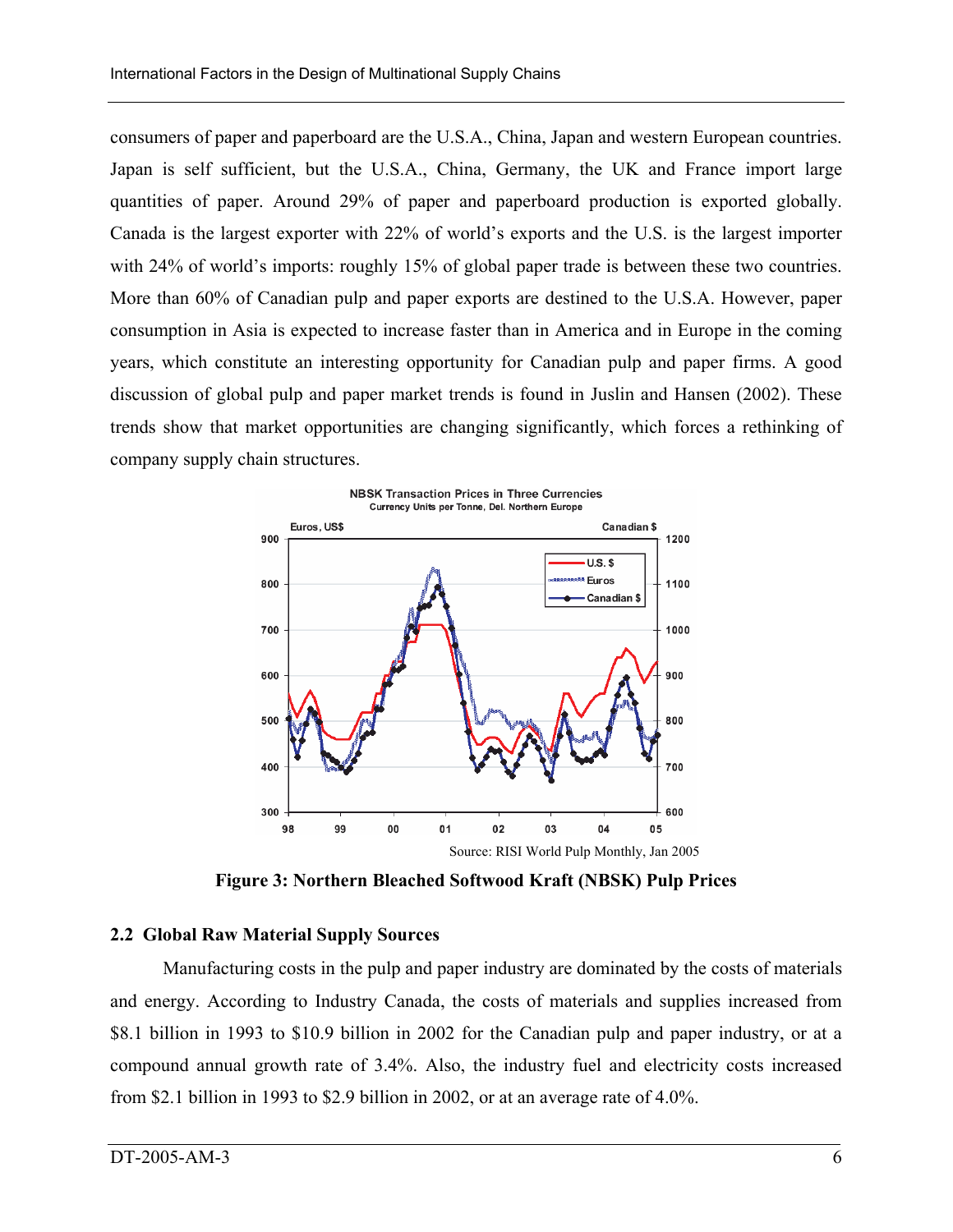Canada has 10% of world forests, a real comparative advantage for the forest industry, and so it is not surprising that, over the years, it has become the world's largest exporter of forest products. Also, Canada has 20% of the worlds freshwater which is another natural comparative advantage since the paper industry is the largest water-using industry with about 40% of total water intake in the manufacturing sector. Having abundant water is synonym with abundant energy since an important part of the Canadian energy is hydroelectric. The paper industry is the first energy-consuming industry in Canada with 26.7% of total industry consumption in 2002. Fortunately, and thanks to biomass energy, the pulp and paper industry source approximately 53% of its energy needs from wood waste and pulping liquor coming from its own operations. The remainder comes essentially from electricity (24.5%) and natural gas (13%) and that's why many companies in the sector are equipped with their own electric central<sup>1</sup>. Even if energy cost has increased by about 15% in the last decade, Canada's energy is still competitive compared to many industrialised countries such as the United-States, Germany and France, and the energy cost by dollar of production has remained unchanged in the paper manufacturing sector.

The economical and political environments have changed, however, and several historical Canadian advantages are gradually eroding. With the development of thermomechanical pulping (TMP), the efficient use of low cost fibre from eucalyptus hardwood found in south-eastern USA and in several developing countries, such as Mexico and Brazil, becomes possible. Also, the development of production technology and recycling programs allow for the increasing use of recovered paper in fibre production (26% of the Canadian fibre), which is economically available in the USA. Therefore, Canada's advantage of having huge natural resources is not as significant as before, mainly when coupled with the tremendous appreciation of the Canadian dollar in recent years.

Moreover, Canadian forests are mainly located in the north and their distance from the mills is continually increasing, which adds a substantial transportation cost especially when compared to Brazilian companies which can grow eucalyptus in the backyard of their mills. The main reasons of this contrast are inherent to differences in climatic conditions and tree species. In Canada, a coniferous tree takes 30-40 years to regenerate and large forest areas are needed in

1

<sup>&</sup>lt;sup>1</sup> Statistics are collected or computed from the 'Energy use database', Natural Resources Canada.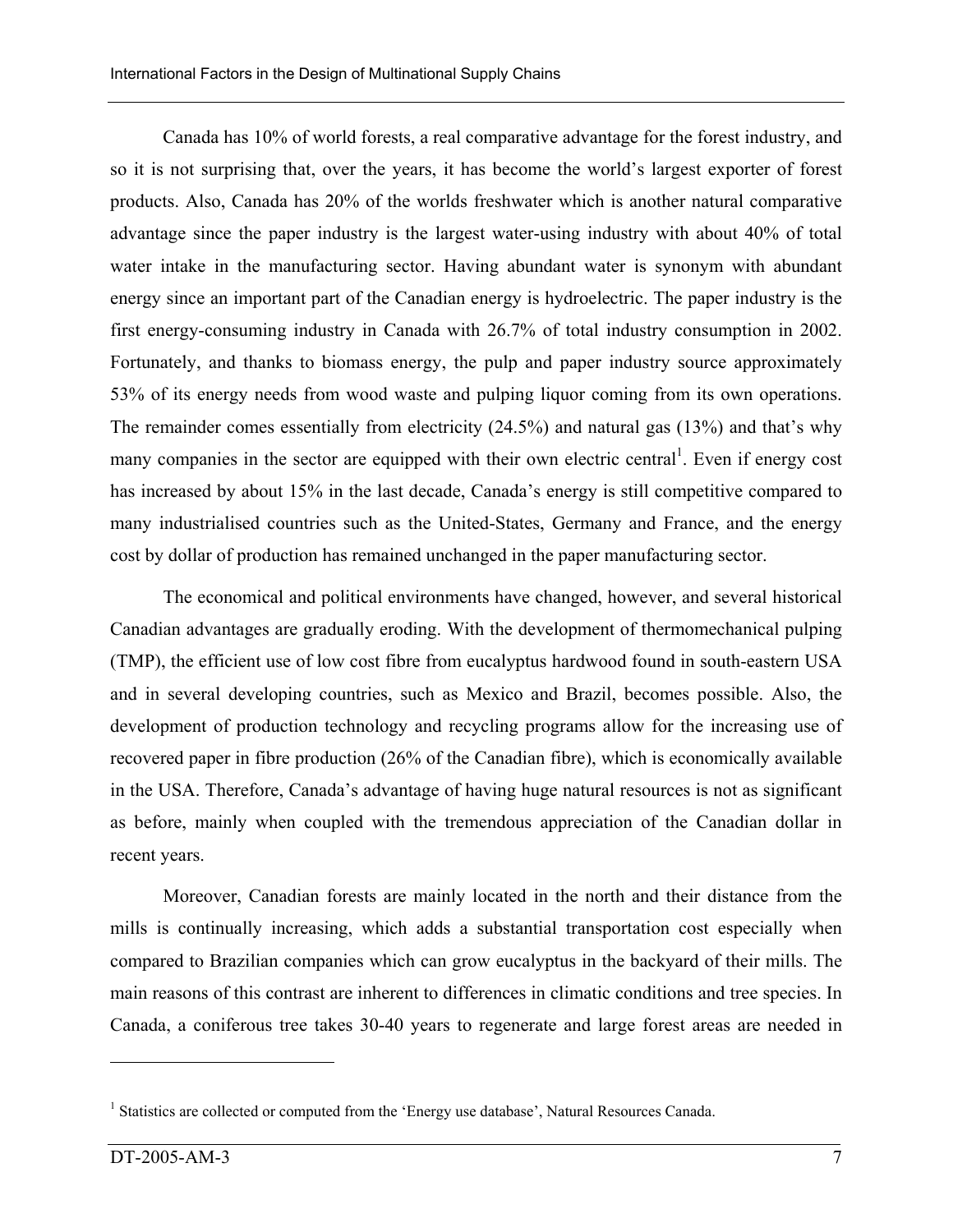order to provide the industry with a sufficient supply of wood. Conversely, eucalyptus trees found in Brazil take on average 5 years to regenerate and hence only small areas are needed for fibre production. In addition, several stringent measures are taken in Canada in order to ensure reforestation of harvested areas. In fact, Canadian forest companies plant up over 500 million trees annually to regenerate areas they harvest. Canada is a leader in certifying operations for sustainable forest management. All Canadian companies must have their operations certified by the end of 2006. Also, new environmentally driven regulations in Canada restrict the accessibility to the forest: in Quebec, for example, a new law has just forced forest industry companies to decrease their wood harvesting volumes by 20%. All this to say that the distribution of global raw material sources is changing rapidly, which forces a reengineering of the industry supply chain structures.

# **2. 3. Production-Distribution Networks**

Whereas product-markets and raw-material supply sources are affected by forces largely outside the paper company's control, the location of their production-distribution capacity is an internal strategic decision which has a very significant impact on company competitiveness. In fact strategic maneuvering to remain competitive mainly involves adapting the structure of production-distribution networks to evolving supply and demand conditions. Large capital investments are required to implement and to adapt pulp and paper production networks. In addition to that, labor costs and transportation costs are two important factors to take into account.

While the Canadian pulp and paper industry is large, its typical mill is relatively old and relatively small, with the consequence that its manufacturing costs are relatively high. To illustrate this, the global position of Canadian bleached softwood kraft pulp (BSKP) mills is plotted in *Figure 4*. Also, the position of Canadian newsprint mills on the global newsprint industry cost curve is illustrated in *Figure 5*. Mills on the left of this curve are competitively strong while those on the right are unprofitable. Note that this curve reflects the situation in December 2000, when the Canadian dollar was worth US\$0.66. With the dollar at US\$0.80, as it currently is, the bulk of Canadian mills (marked by a dot on the curve) are now located in the third and fourth quartile. Given that there is currently excess capacity globally and in particular in Canada for some pulp and paper grades, there is a clear need to rationalize production. This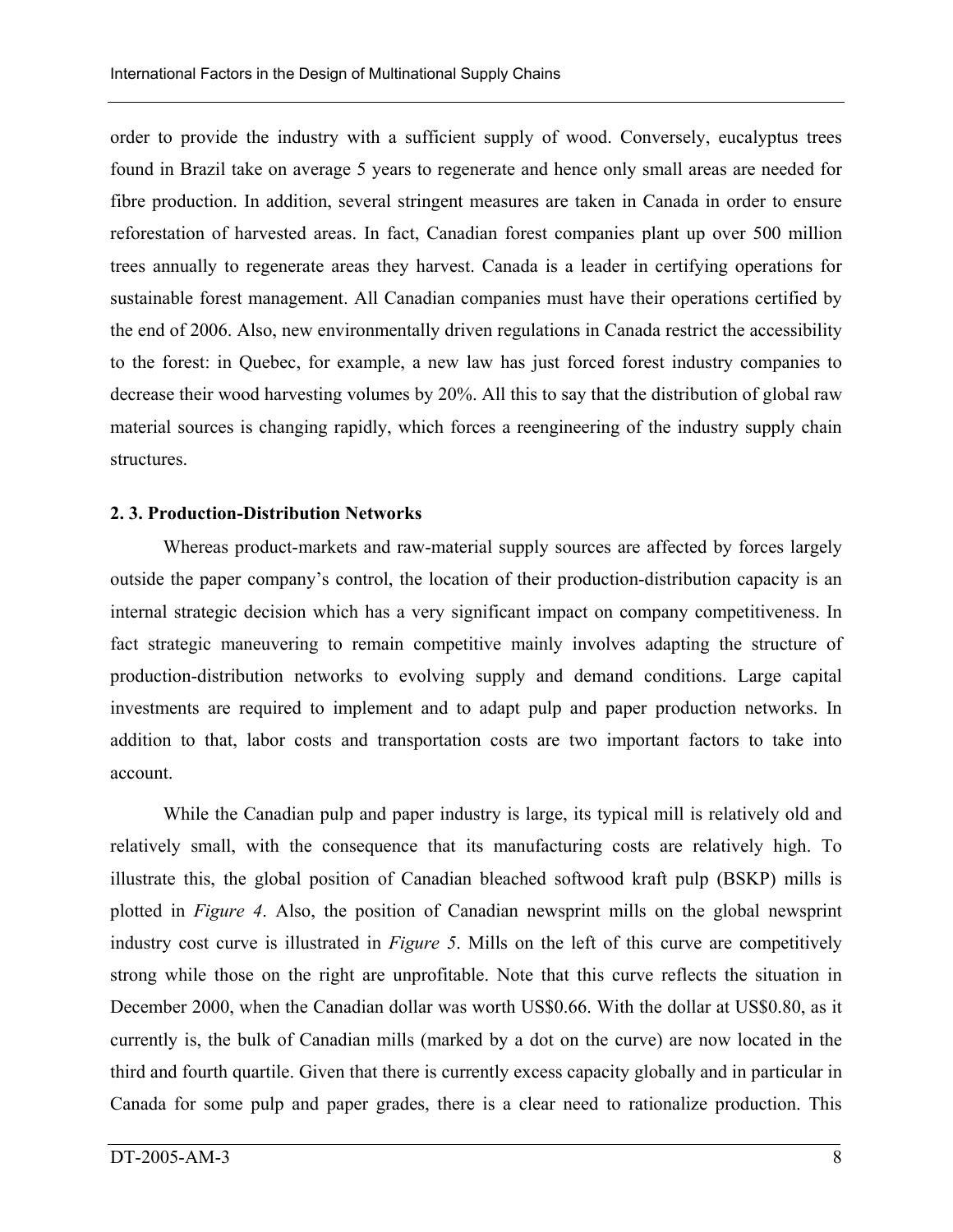rationalization involves closing older inefficient mills, transforming mills dedicated to declining markets, such as newsprint, into mills for increasing demand value added papers, the adoption of new technologies, and mergers and acquisitions to increase Canadian companies size.



**Figure 4: Market Pulp (BSKP) Global Producers by Country** 



Some of these actions require important capital investments. Although the industry has seen several mergers and mill shutdowns in recent years, in North-America, as illustrated in *Figure 6*, capital expenditures have been decreasing steadily since the early 1990s. Currently, new mills are under construction in Latin America, Europe and China, but most American capital spending is devoted to mill upgrades and/or conversions. Current low investments are explained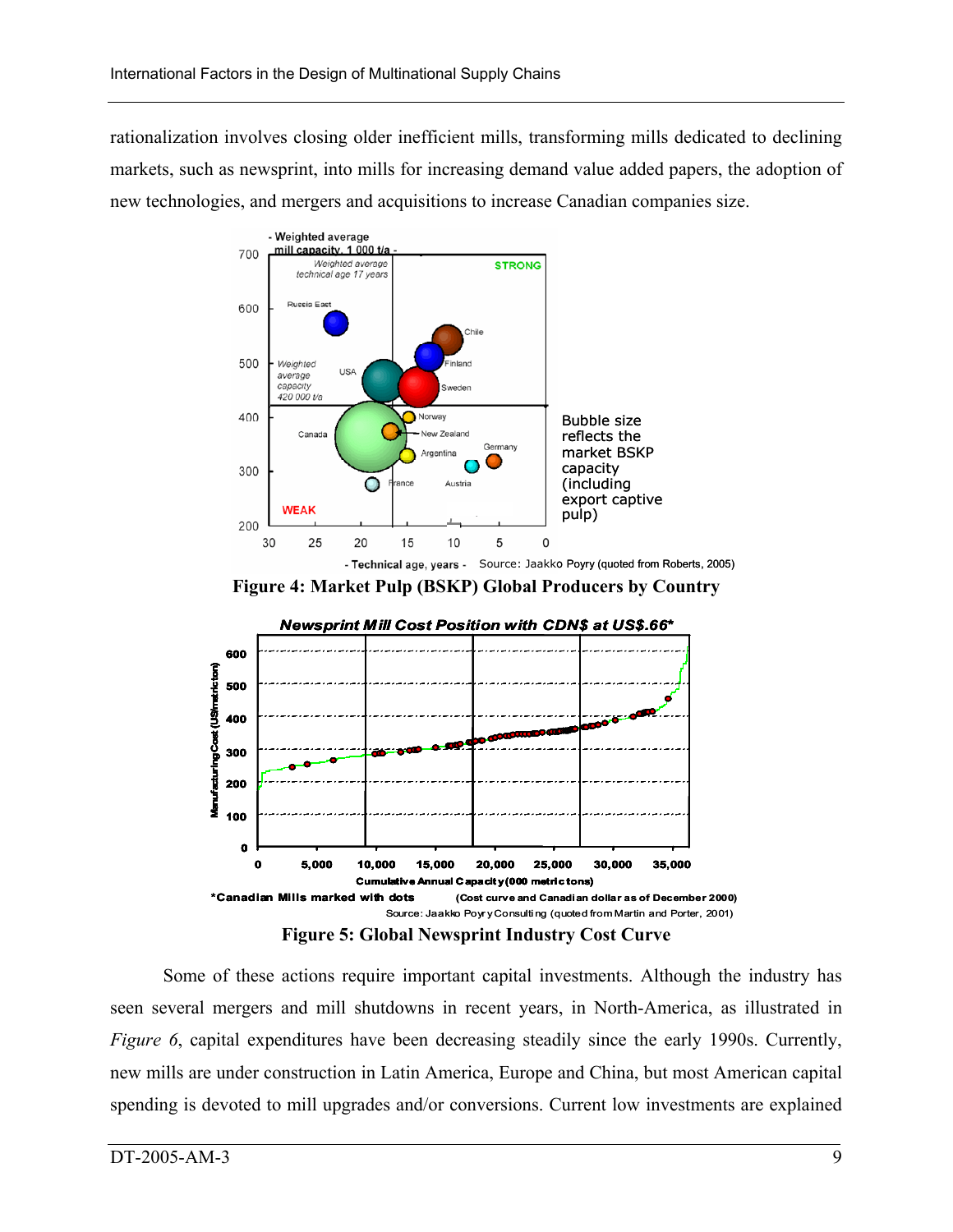partly by excess capacity, as indicated before, but also by the fact that the industry has difficulty raising new capital. The return on capital employed (ROCE), a key measure of performance for capital-intensive industries, averaged 3.9% in 2003 for the Canadian forest and paper industry, the same as for Europe and behind the United-states (4.7%), while the industry average was  $4.2\%$ <sup>1</sup>. With the cost of capital at 10-13%, it is not surprising that the industry has been marginalized in the capital markets. Also, Canadian forest companies have the highest debt/capital ratios in the basic materials sector and thus they have limited financial flexibility (Roberts, 2005).



**Figure 6: North American Pulp, Paper and Paperboard Capital Spending** 

With its long lasting involvement in the industry, Canada has developed highly qualified personnel in all trades related to pulp and paper manufacturing. The total number of employees in the Canadian pulp and paper industry decreased on average by 2.5% per year since 1993, which lead to a decrease of the rough wage bill from \$3.5 billions in 1993 to \$3.4 billions in  $2002^2$ . Currently, the average industry wage is 70% higher than the national average. Despite this, the current regional shortage of skilled people is expected to worsen. A large portion of the forestry workers are nearing retirement and they will be difficult to replace.

Pulp and paper companies make some products to stock and others to order. To simplify, there are three main channels between the mills and the converters, printers or end-users. When

<u>.</u>

<sup>&</sup>lt;sup>1</sup> Price Waterhouse & Coopers, "Global Forest and Paper Industry Survey", 2004 Edition – Survey of 2003 results.

<sup>&</sup>lt;sup>2</sup> Canadian Industry Statistics, Industry Canada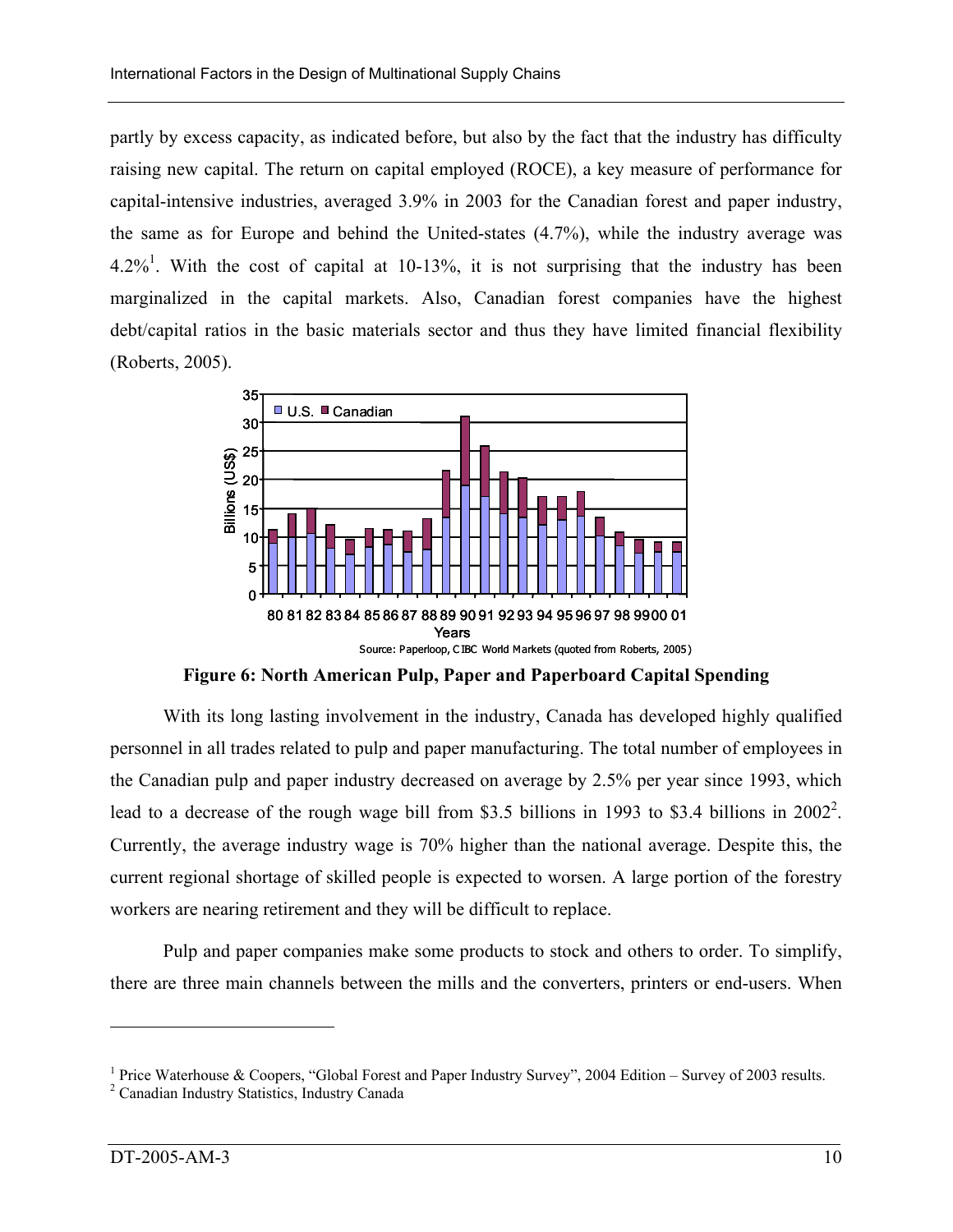large tonnages are involved, the mill ships directly to the customer. This would be typical for pulp sold to industrial users, paper rolls sold to newspaper printers and linerboard sold to corrugated container manufacturers. When intermediate or small tonnages are involved, mills ship to company owned distribution centers or to paper merchants. These intermediaries store the paper, sometimes break it down into smaller units, and sell to converters, OEMs, wholesalers, retailers or institutional users. There is a trend for paper companies to get closer to their end-users and the merchant's share of paper distribution is gradually decreasing. Several merchants are now owned by paper companies. Small users have traditionally obtained their supplies from retail stationers. More recently, there has been an increasing choice of alternatives such as superstores (Office Depot, Staples…) and e-stores.

In the production-distribution network, products are transported by ships, trains and truck. In North-America, large tonnages are transported by train, but otherwise truck transportation dominates. The warehousing and transportation costs in the pulp and paper supply chain can easily exceed 20% of company sales dollar. In addition, customers expect improved service levels and, in several product-markets, they are demanding next-day delivery. All this to say that in this low margin sector, the structure of a company supply chain can make the difference between sustained profitability and bankruptcy.

#### **2.4 Country Factors**

In addition to the numerous regulations already discussed, the Canadian pulp and paper industry suffers from a non-competitive tax system. As of 1997, Canada's tax burden as a percentage of GDP (36.8%) was significantly higher than that of many of Canada's trading partners such as the U.S.A. (29.7%), Japan (28.8%) and Mexico (16.9%) (Porter et al., 2001). Also, the effective marginal tax rate applied to new capital investments in Canada, which takes into consideration aspects such as depreciation, tax credits and capital taxes levied by various levels of government, is substantially higher than in any major forest-producing nation. Thus the Canadian tax system discourages investment in capital which is critical to the sector's future  $success<sup>1</sup>$ .

1

<sup>&</sup>lt;sup>1</sup> Forest Products Association of Canada: 2004 annual review.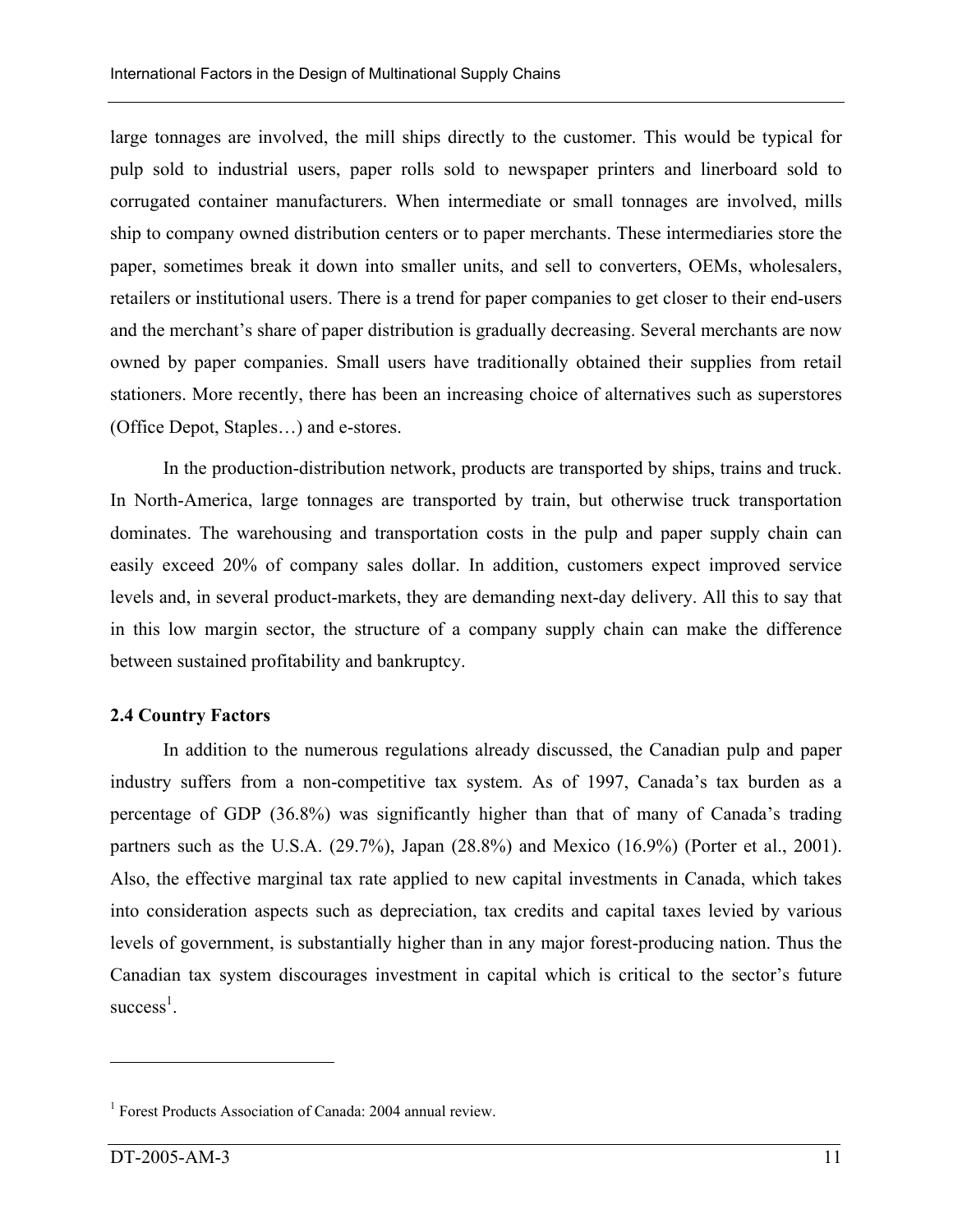A 2003 survey made by Ernst & Young revealed that 86% of the 641 multinational parent companies and 93% of the 200 subsidiary corporations interviewed identified transfer pricing as the most important international tax matter they are currently dealing with. Transfer prices are the prices at which good and services are traded across international borders between subsidiaries of a multinational company. Transfer pricing policies are one of the major multinational concerns since they affect subsidiary's sales value directly and therefore have a significant impact on performance evaluation and motivation. In addition, multinationals can use transfer prices to shift profits from one subsidiary in a relatively high-tax country to another located in a low-tax country in order to minimize their global tax liabilities and maximize their global after tax profits.

Governments are currently tightening their transfer pricing regimes: they consider it as a source of additional tax revenue since intra-firm transactions are becoming more and more important. The transfer pricing legislation of most countries, including Canada and the U.S.A., is inspired by the OECD's arm's length principle published in 1995. The application of this principle is based on a comparison of the prices, or margins, of non-arm's length parties with those of arm's length parties engaged in similar transactions. The OECD recommends five alternative transfer pricing methods which can produce a range of values that are acceptable by governments. Although this flexibility is decreasing continuously, the impact of small changes in transfer prices on the profits of a company can be substantial. Company transfer prices, however, are subject to increasing tax authorities' scrutiny. According to the Ernst & Young Survey, 71% of all US-based multinationals were subjected to a transfer pricing audit since 1999. Since 1998, steep penalties may also be imposed for transfer pricing adjustments. The Canadian act imposes a penalty equal to 10% of the net result of certain adjustments defined by the law. According to Lakhal et al. (2005), the penalty applied is 40% in France, 40% in Denmark, 100 000 DM in Germany and can reach up to 40% in the United States, 50% in Australia and 200% in Belgium. In order to avoid penalties and double taxations, an Advance Pricing Arrangement Program was set up in Canada and the United States.

Canada is also characterized by strong regulations to protect the quality of air, water and wildlife. Canada adopted several policies to lower greenhouse gas emissions by reducing the use of fossil fuels and increasing biomass energy consumption. Toxic chemical usage is closely monitored and severe regulations are imposed to ensure effluent quality and to protect fish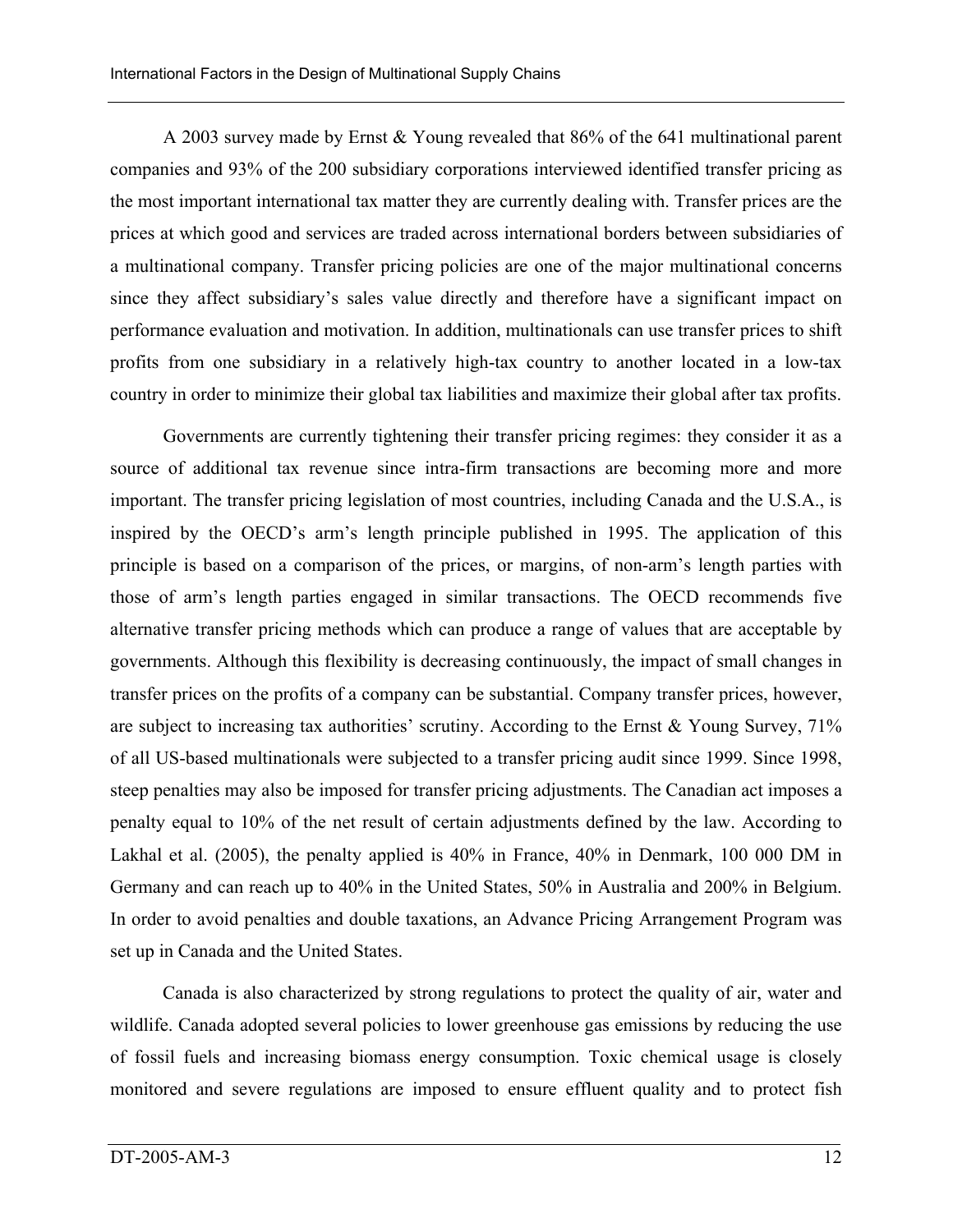habitat. The industry is a leader in water recycling and discharging with about 44.2% of total recycled water and 40.2% of total discharges within the manufacturing sector in 1996. This enviable position costs the industry about \$372 million dollars for the year  $1996<sup>1</sup>$ . Also, Canada is implementing programs to ensure wildlife habitat is maintained. These strong regulatory regimes place Canada among the world's leader in progressive forestry practices and efficient resource utilisation but they are not without costs.

#### **2.5 Global Factors**

The Uruguay Round of the General Agreement on Tariffs and Trade (GATT) concluded in 1994, as well as the North-American Free Trade Agreement (NAFTA), signed also in 1994, had a profound impact on the Canadian pulp and paper industry. Indeed, for the period of 1994-2000, the industry recorded an average annual growth of 9% in its total exports and 13.5% in its total imports with its NAFTA partners (the U.S.A. and Mexico). An important result of the Uruguay round's negotiations was the elimination of tariffs on "paper and paperboard" and "paper articles"<sup>2</sup>. This also had positive effects on the industry trade with other nations (excluding the U.S.A. and Mexico) since an average annual growth of 8.5% in exports and 15.9% in the imports was recorded. However, although import duties have been eliminated, several non-tariff measures are still creating barriers to trade liberalization. Some of these measures such as antidumping duties and special taxes can in fact be considered as disguised tariffs and they are often the subject of international trade disputes. Other barriers such as quotas, local contents rules, administrative barriers and ecological constraints can still severely limit the exchange of goods between countries.

The Canadian pulp and paper industry is very sensitive to exchange rate fluctuations since it exports on average 85% of its total production with about 60% going to the United-States. *Figure 7* shows the Canadian-US dollar exchange rate fluctuations from 1994 to 2004. Not surprisingly, Canadian exports are strongly correlated with the value of the dollar. With the high competition in the pulp and paper market, Canadian producers cannot pass the exchange rate appreciation through their prices without losing sales and the result is earnings' cut. This problem

1

<sup>&</sup>lt;sup>1</sup> "Industrial water use, 1996 survey report", Environment Canada.

<sup>2</sup> Source: GATT 1994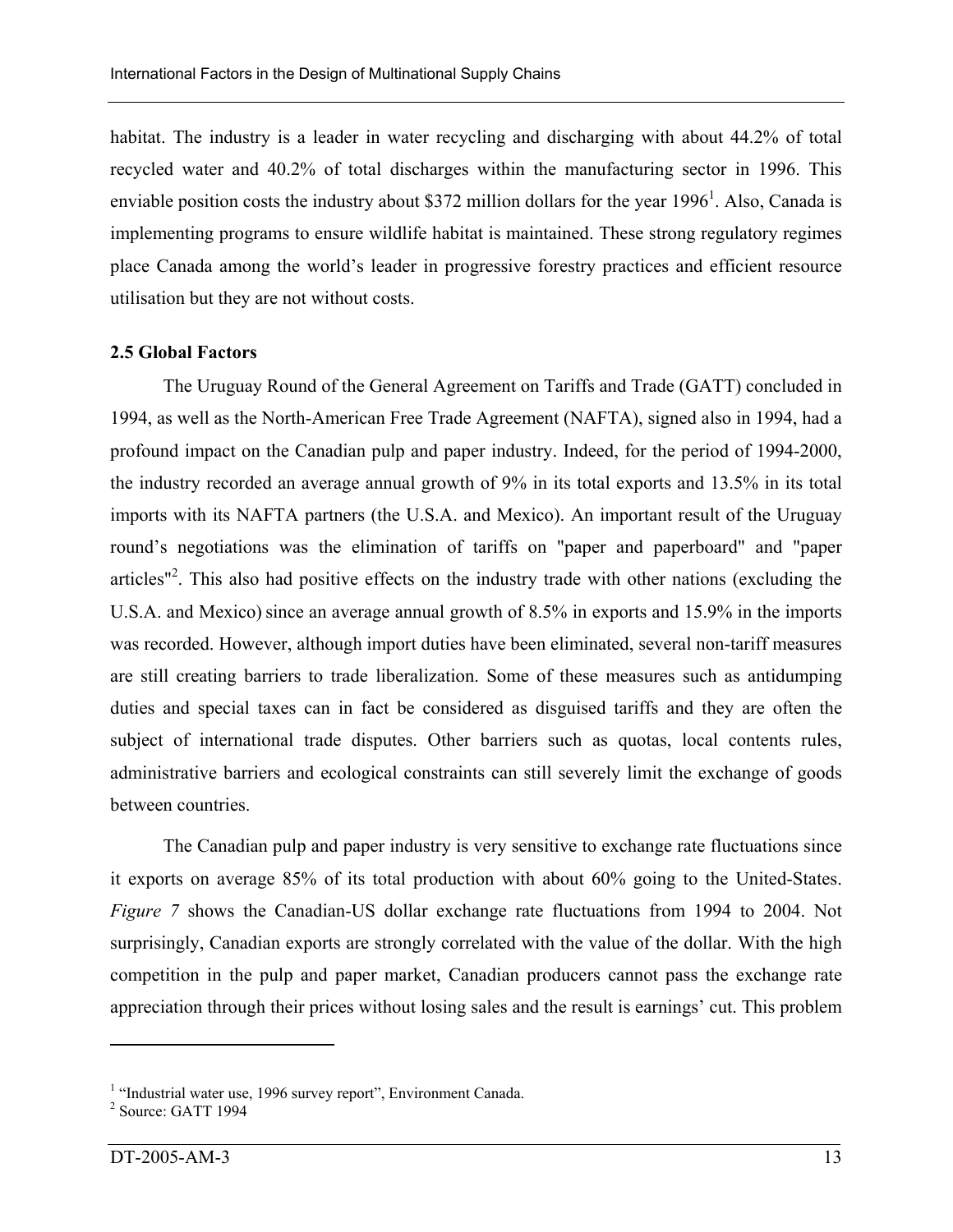is particularly severe for manufacturers for which the major costs are incurred in Canada. A direct consequence of exchange rate fluctuations is therefore to encourage companies to redeploy their production-distribution networks globally, which makes them less vulnerable to sudden changes in the Canadian dollar value.



# **3. Modeling the Supply Chain**

Based on his study of 60 leading enterprises, Lee (2004) concluded that superior companies do not stick to the same supply networks when markets or strategies change: they keep adapting their supply chain to changing needs. Our previous discussion of the pulp and paper industry indicates that its supply and demand structures are shifting and that the traditional comparative advantages of Canada in this sector are eroding. If Canadian pulp and paper companies want to remain competitive, they must follow Lee's recommendation and adapt their supply chains to the new global business environment. Reengineering a company's supply chain is a very complex task however. In order to facilitate it, supply chain optimization models can be used. In this section, we review the models proposed in the literature to optimize global logistic networks, as well as the models developed for the pulp and paper industry, and we present a simplified version of a global model which would be suitable for the industry.

Logistics network design problems integrate location, capacity acquisition and technology selection sub-problems. The first location-allocation model proposed (Geoffrion and Graves,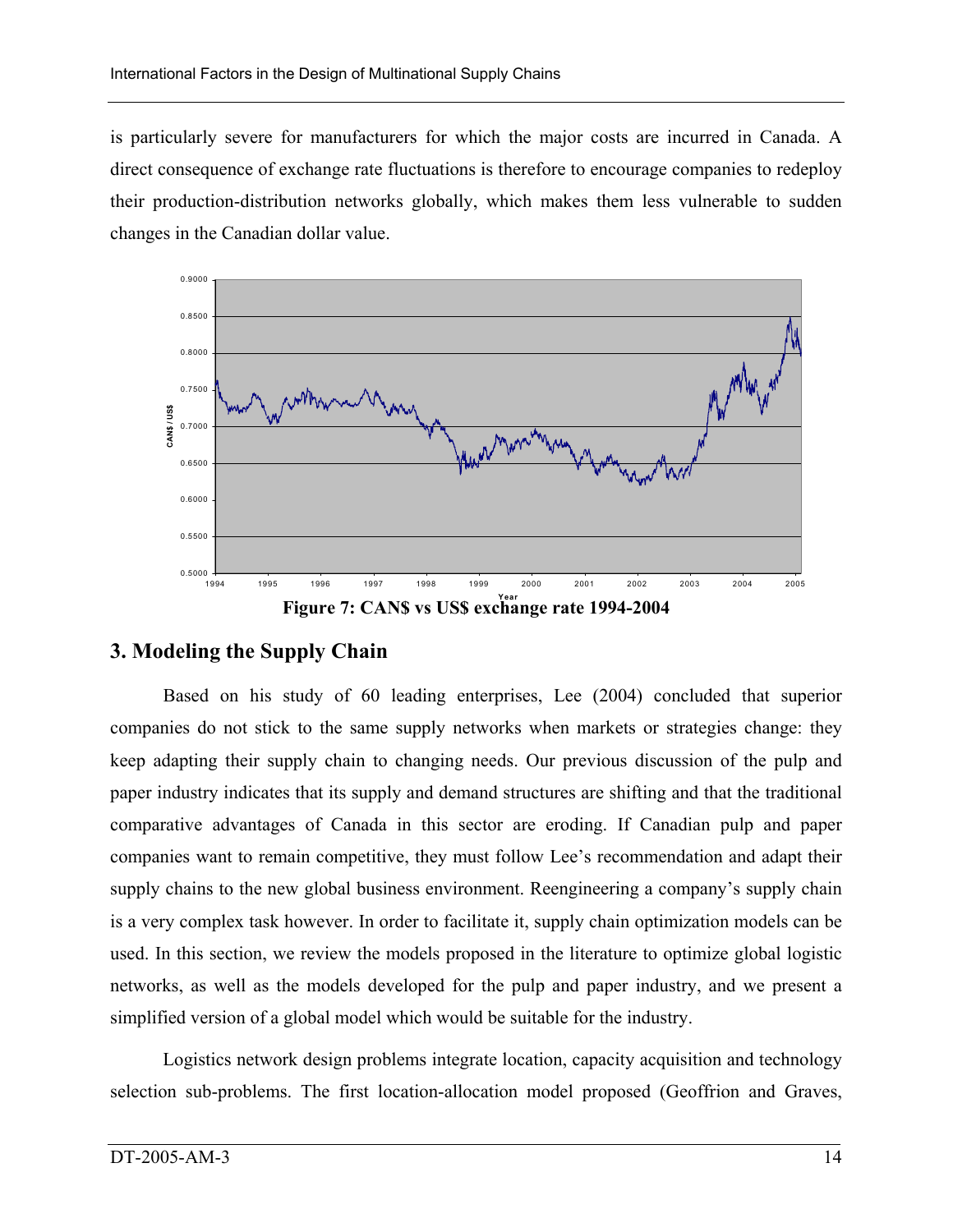1974) was a single echelon single period model to determine the distribution centers to use, as well as the assignment of products and clients to these centers, in order to minimise the total cost of the system in a domestic context. Several extensions to this model were subsequently made to take into account multiple production-distribution echelons (Cohen and Lee, 1989), multiple seasons (Dogan and Goetschalckx, 1999), capacity acquisition and technology selection (Eppen et al., 1989; Paquet et al., 2004) and economies of scale (Cohen and Moon, 1990, 1991; Martel and Vankatadri, 1999). In an international context, two types of models have appeared. Some models are concentrating on the impact of demand and exchange rate randomness on simple plant location problems (Pomper, 1976; Hodder and Jucker,1985; Hodder and Dincer, 1986; Haug, 1991) and others cover broader production-distribution network design decisions with the objective of maximizing after tax net revenues, but for a deterministic world (Cohen et al., 1989; Arntzen et al., 1995; Vidal and Goetschalckx, 2001; Bhutta et al., 2003; Martel, 2005). Several of these papers and other related publications are reviewed in Goetschalckx et al. (2002) and in Bhutta (2004).

A few network design models were also developed for the pulp and paper industry. Benders et al. (1981) explain how International Paper, the largest pulp and paper company in the world, analyses and solves its network design problems with mathematical programming models. Philpott and Everett worked with managers of Fletcher Challenge subsidiaries located in Australia and Canada to develop three models known as PIVOT, SOCRATES and COMPASS published, respectively, in Philpott and Everett (1999), Everett et al. (2000) and Everett et al. (2001). The need for the PIVOT was felt following the acquisition of Australian newsprint mills in 1997 and its objective was to rationalize pulp and paper production costs and to exploit possible synergies that might emerge from this acquisition. The model considers several millspecific constraints. The successful implementation of PIVOT led to the development of SOCRATES and COMPASS, which are concerned with strategic decisions to upgrade and convert existing paper machines in order to improve quality and to be able to produce different grades of paper. SOCRATES and COMPASS provide capital and production plans that maximize discounted annual earnings over a planning horizon. These models were developed within a national context and they do not include any international feature, even if they are used by a multinational corporation. Weigel (2005) also proposed a design model for pulp and paper plants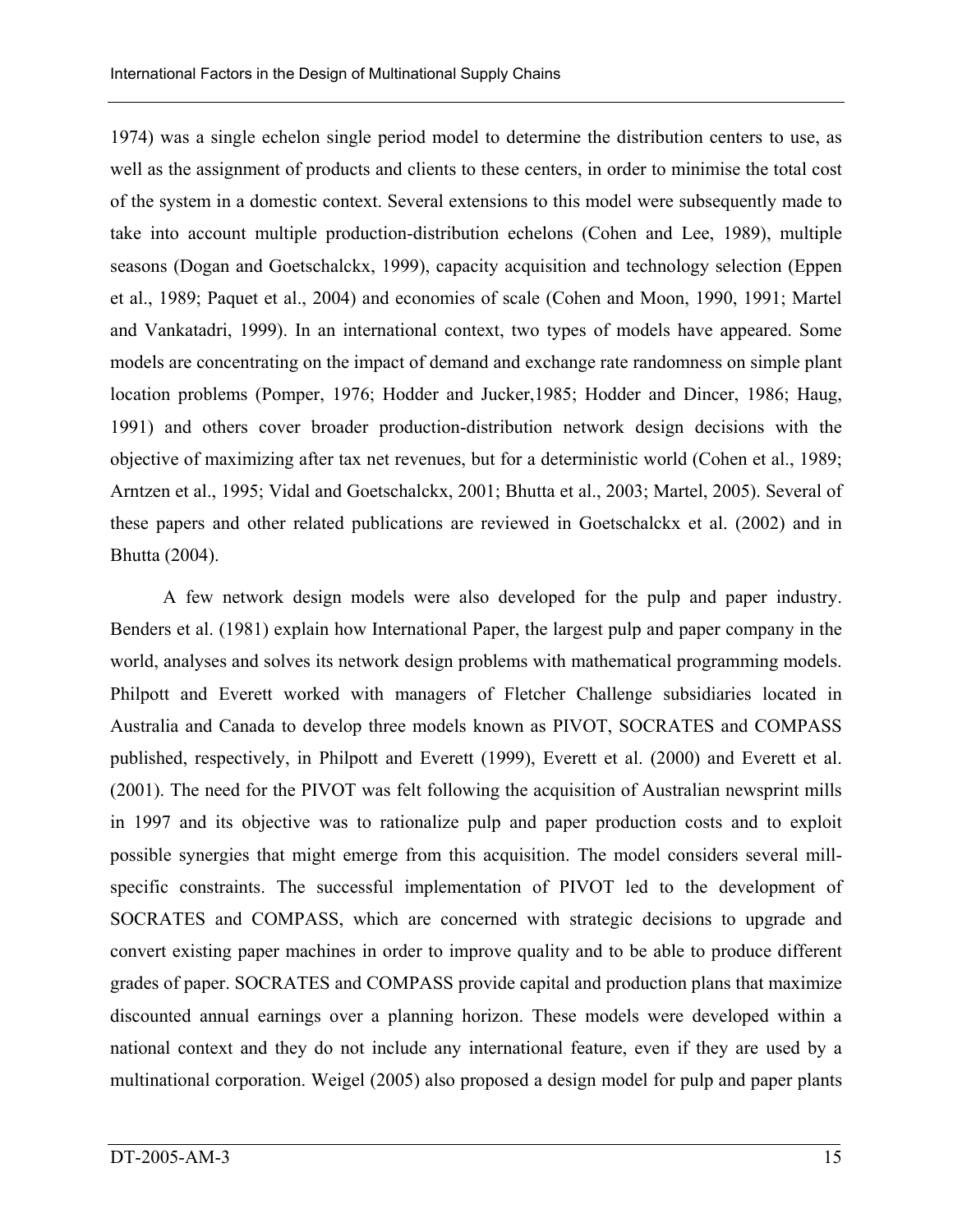with multiple fiber suppliers, technologies and recipes. A review of advanced planning approaches for the industry is found in Martel et al. (2005).

In what follows, we present a general modeling framework that may be applied to the pulp and paper industry. Without loss of generality, we voluntarily use a simplified version of an adaptation to the pulp and paper industry of the model proposed by Martel (2005). The model covers the main strategic decisions relevant for the industry and it incorporates the main international factors to take into account. It is however assumed initially that the business environment is deterministic. The extensions necessary to make the model more realistic are discussed in the next section. The potential logistic network of the multinational corporation considered is illustrated in *Figure 8*. This network is composed of fibre and chemical product suppliers, pulp and/or paper mills, converters and distribution centers (or merchants) dispersed geographically throughout the world. The production centers receive raw materials from external suppliers and they perform transformation, separation and/or assembly operations to manufacture semi-finished and finished products. These products are the sent to various distribution centers and merchants to be stored or forwarded to demand zones in order to be consumed.



**Figure 8: Potential Logistics Network** 

The model presented is based on the following assumptions:

The logistic network nodes correspond to existing installations, to sites where it would be possible to build an installation or to installations of potential partners, but the structure of the network and the mission of each installation are decisions to be taken.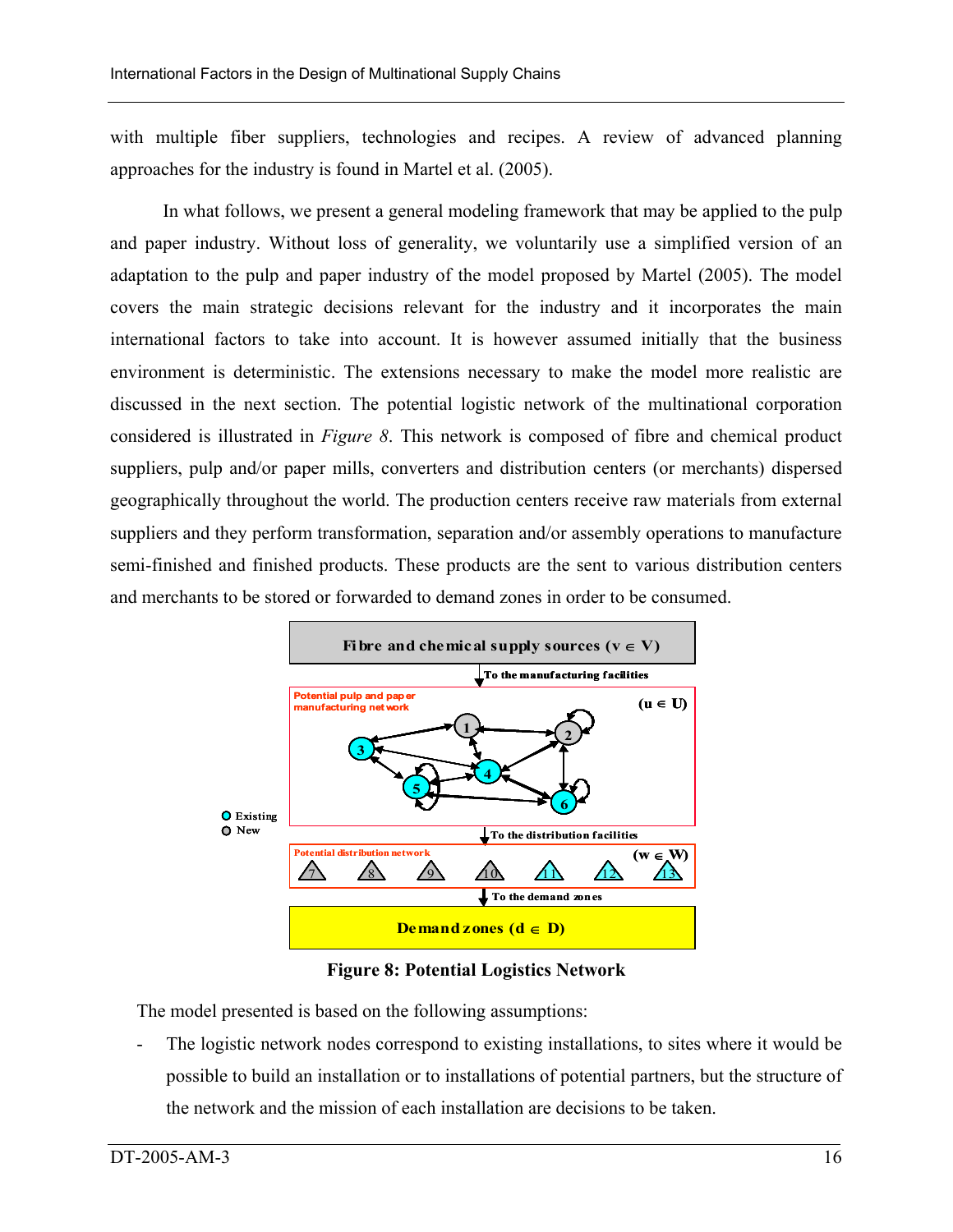- Products are aggregated in families requiring the same technology. A *technology*  $k \in K$  is defined by the set of products it can manufacture, and it is assumed that the bill-ofmaterials is independent of the technology used. As illustrated in *Figure 9*, the capacity required to produce one product can be provided by either flexible or dedicated technologies. Dedicated technologies are associated with only one product family whereas flexible technologies can be used to make several product families.
- The aggregate bill-of-material of the products manufactured is similar to that illustrated in *Figure 9.* The number associated with arc (p'p) of the bill-of-material graph indicates the quantity of product family p' required to manufacture one unit of product family p. We take for granted that the nodes of this graph are numbered in topological order so that, for each directed arc (p'p), one has  $p > p'$ .



**Figure 9: Aggregate Bill of Material and Potential Technologies** 

- Many capacity options are available to implement a given technology. An option  $j \in J$  can correspond to capacity already in place, to a reconfiguration of an installed equipment to increase its capacity, or to the addition of new resources. In this last case, different options can be associated with equipment of different size to reflect economies of scale. Moreover, the simultaneous inclusion of dedicated capacity options and flexible capacity options allow for the modeling of economies of scope. Each option  $j \in J$  is characterized by a capacity,  $b_i$ , stated in the units of its technology, by the floor space  $e_i$  required to install it, as well as by a fixed cost and a variable cost per product.
- The fixed costs associated with facilities reflect the *rent* paid (covering capital recovery and opportunity costs if it is owned by the company, or the actual rent paid if it is not) and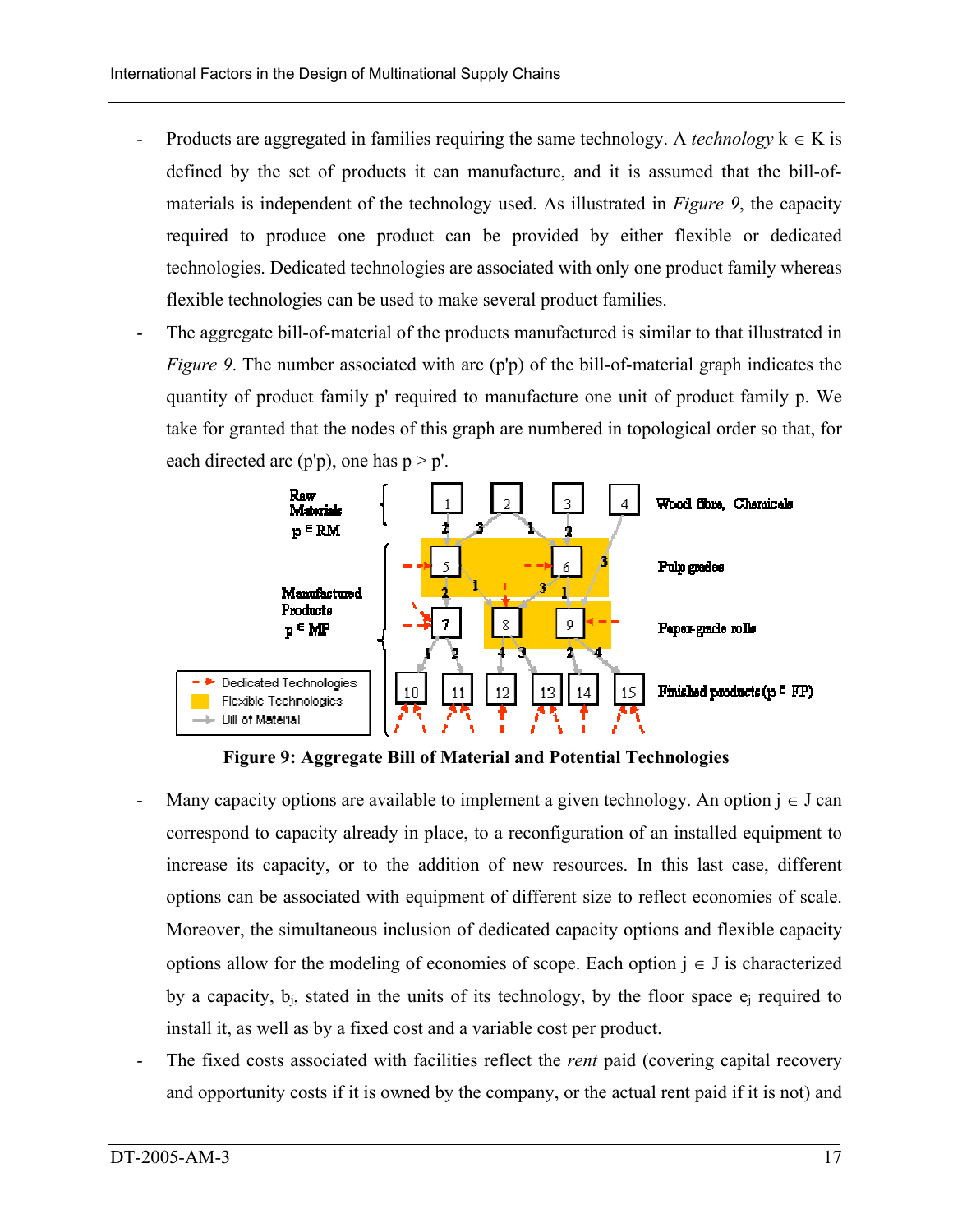fixed operating expenditures. These costs are based on the engineering economy principles of capital recovery plus return over the planning horizon (Fabrychy and Torgersen, 1966). The fixed costs associated with potential capacity options cover change of state, capital recovery and opportunity costs, and operating expenditures.

- The products can be shipped to demand zones only from distribution centers. The warehouses can be supplied from any factory. The products manufactured in a mill can be shipped to other mills or to distribution centers.
- The prices P<sub>pd</sub> of product p in demand zone  $d \in D$  are fixed exogenously by the market, but the quantity sold in each market is a decision variable.
- The prices and costs associated with the nodes of the network are given in local currency. The costs associated with the arcs of the network are given in the source currency. Exchange rates are known and constant during the planning horizon considered.
- Each time products cross a border, export taxes may be charged on the flow of merchandise. These taxes may include antidumping duties or special taxes charged by the destination country. In other words, these taxes are calculated on the outflow from a given site to a foreign country. They depend on the nature of the product, they are calculated as a percent of the product price, and they are paid by the exporter.
- Transfer prices for products sent in the internal network are fixed by the accounting department of the company. They cover all the accumulated costs up to the shipping of the products from the origin to the destination and they include a predetermined margin.
- The income taxes paid in a country are calculated on the sum of the net revenues made by all facilities in this country. If a facility reports a loss, this loss is deducted from the total profit of the subsidiary before taxes.
- We consider a single period planning horizon (typically a year or two).
- The objective is to maximize the after tax profits of all the installations belonging to a multinational corporation.

To formulate the model, the following sets are required:

- $S =$ Potential network sites  $(S = U \cup W)$ .
- $P =$ Product families ( $p \in P$ ).
- $RM =$ Raw material families ( $RM \subset P$ ).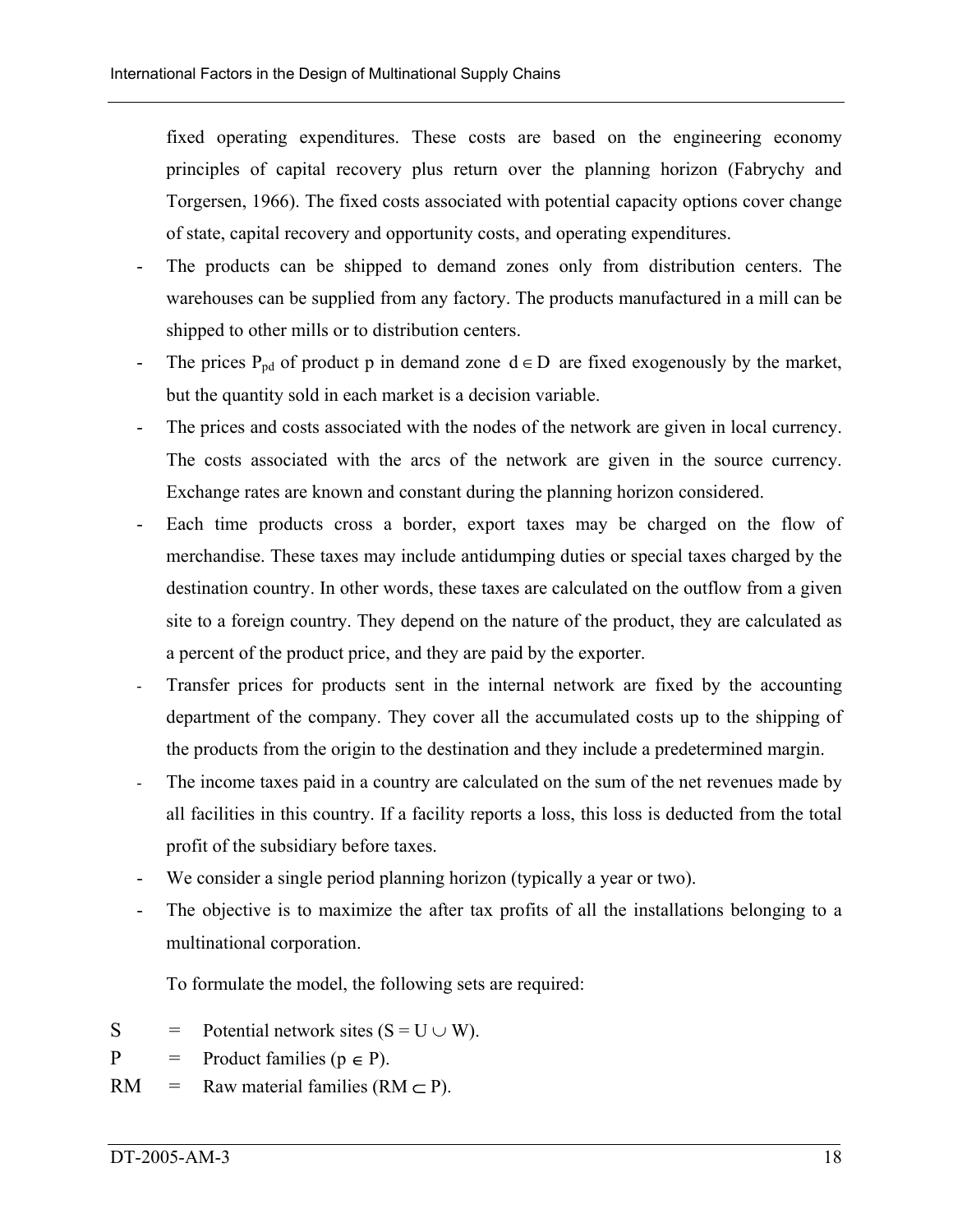| MP |  | Manufactured product families, i.e. semi-finished and finished products (MP $\subset$ P). |  |  |  |  |  |  |
|----|--|-------------------------------------------------------------------------------------------|--|--|--|--|--|--|
|----|--|-------------------------------------------------------------------------------------------|--|--|--|--|--|--|

- $D_p =$ Demand zones of product family  $p \in P$  ( $d \in D = \bigcup_{p \in P} D_p$ ).
- $K_{\text{pu}}$  = Production technologies which can be used to manufacture product p in mill u  $(K_{ps} \subset K, K_s = \cup_p K_{ps}).$
- $P_k$  = Products which can be manufactured with technology k ( $P_k \subset MP$ ).
- $J =$ Set of potential capacity options.
- $J_{\rm u}$  = Potential capacity options which can be installed in mill u  $(J_u \subset J)$ .
- $J_{ku}$  = Potential technology k capacity options which can be installed in mill u ( $J_{ku} \subset J$ ).
- $V_p$  $=$  Vendors of raw material  $p \in RM$ .
- $O =$ Countries of the network sites ( $o \in O$ ,  $o(s)$  = country of site s).
- $D_0$  = Demand zones in country o.
- $S_0 =$ Potential sites in country o ( $S_0 = U_0 \cup W_0$ ).

The following data is necessary to formulate the model:

| $X_{pd}$ |  | $\epsilon$ Lower bound on the flow of product p to demand zone d imposed by the market |
|----------|--|----------------------------------------------------------------------------------------|
|          |  | penetration objectives of the company.                                                 |

- $\overline{X}_{pd}$ Upper bound on the flow of product p to demand zone d imposed by the largest market share the company can expect.
- $\rho_p =$ Number of periods of product p order cycle and safety stocks kept on average in distribution centers (inverse of the inventory turnover ratio).
- $\beta_{p}$  = Order cycle and safety stocks (maximum level)/(average level) ratio for product p.

$$
h_{\text{pw}}
$$
 = Unit inventory holding cost of product p in distribution center w.

- $X_{\text{pu}}$  = Lower bound on the quantity of family p products which can be manufactured in plant u when it is used.
- $\overline{X}_{\text{nu}}$ Upper bound on the quantity of family p products which can be manufactured in mill u.
- $b_w =$ Storage capacity of warehouse w in standard units.
- $b_i$  = Capacity provided by option j.
- $\pi_{\text{pus}}$  = Transfer price of product p shipped from mill u to site s (in the source country currency).
- $P_{pd}$ Amount received for the sales of product p to demand zone d (in the demand zone country currency).
- $\delta_{\text{pus}}$  = Export tax rate applied to the price of product p when transferred from the country of site u to the country of site s.
- $\tau_o$  = Income tax rate of country o.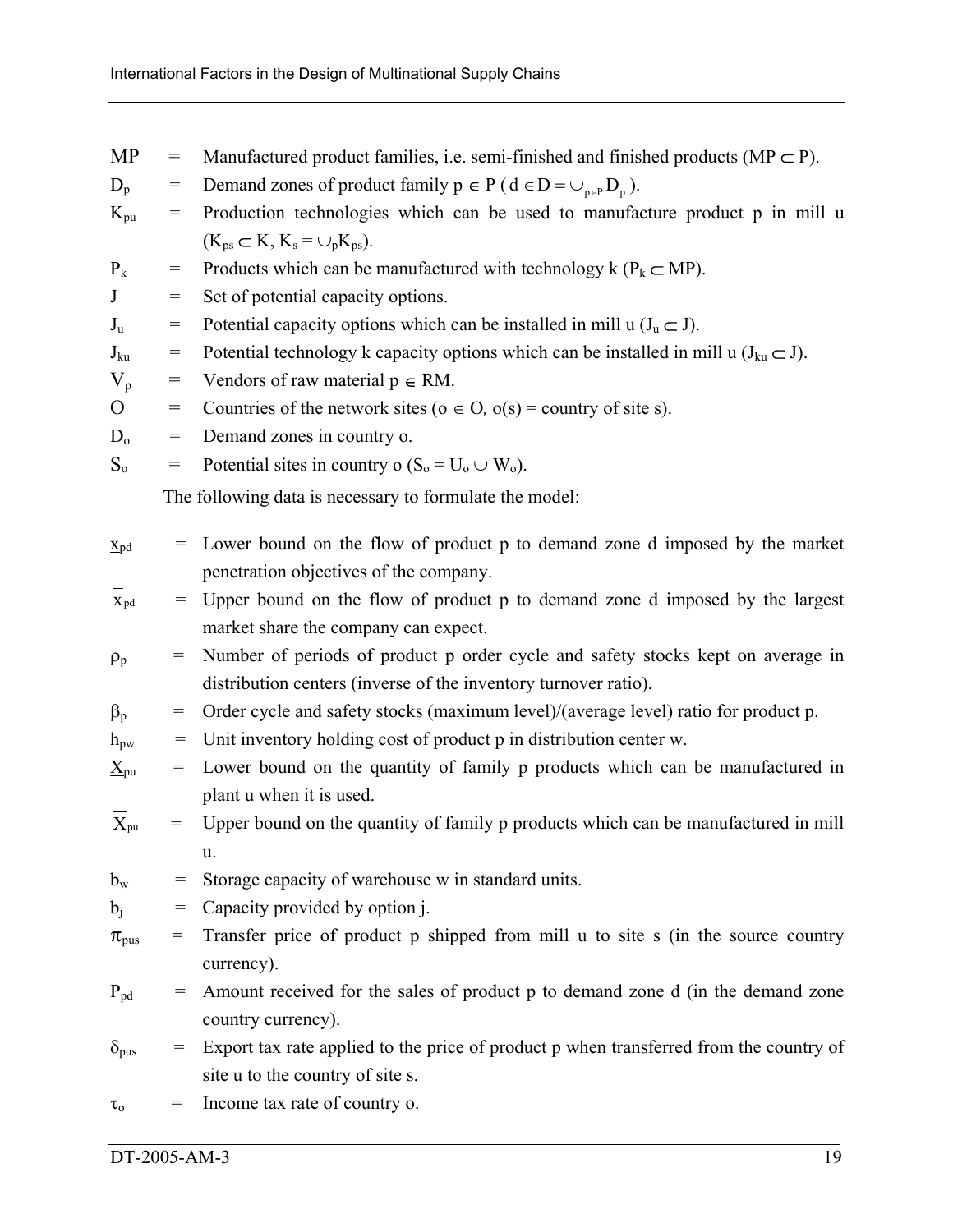- $\alpha_{o}$ Minimal local content rate imposed by country o.
- $e_{00}$ ' = Exchange rate, i.e. number of units of country o currency by unit of country o' currency (the index  $o = 0$  is given to the base currency, whether it is part of O or not).
- $f_{pnn'} =$ Unit flow cost of product p between node n and node n'. This cost includes the variable transportation cost, the inventory-in-transit holding cost, the raw material's price and the supply-order processing costs if  $n \in V$ , the order cycle stocks' holding cost (at the origin and the destination) associated with the corresponding load size if  $n' \in S$ , the shipping cost if  $n \in S$  and the reception cost if  $n' \in S$ .
- $g_{\text{pp}}$ Quantity of product p needed to make one product p'.
- $A_s =$ Fixed cost of using site s for the planning horizon.
- $a_i =$ Fixed cost of using capacity option j for the planning horizon.
- $b_{\text{pv}} =$ Upper bound on the quantity of raw materials which can be supplied by vendor v.
- $c_{\rm pku}$  = Unit production cost of product p with technology k in plant u.
- $q_{pk}$  = Capacity consumption rate per unit of product p for technology k.
- $q_p =$ Number of units of warehousing capacity consumed by one unit of product p
- $e_i$  = Area required to install capacity option j.
- $E_u$  = Total area available in mill u.

The following decision variables are also required to define the model:

| $C_{\rm s}$            | = Total site s expenses.                                                                            |
|------------------------|-----------------------------------------------------------------------------------------------------|
| $R_{\rm s}$            | $=$ Total site s revenues.                                                                          |
| $M_{\rm s}$            | $=$ Operating income for site s.                                                                    |
| $M^{\dagger}_{\alpha}$ | = Operating profit made in country $o \in O$ .                                                      |
| $M_{0}^{-}$            | = Operating loss made in country $o \in O$ .                                                        |
| $F_{\text{pnn}}$       | $\overline{z}$ Quantity of product p shipped from node $n \in V \cup S$ to node $n' \in S \cup D$ . |
| $Y_{s}$                | $=$ Binary variable equal to 1 if site s is used, 0 otherwise.                                      |
| $Z_i$                  | $=$ Binary variable equal to 1 if capacity option j is used, 0 otherwise.                           |
|                        |                                                                                                     |

 $\rm X_{\rm pku}$  $\equiv$  Quantity of product p produced in plant u with technology  $k \in K_{\text{pu}}$ .

To model the transfer prices and taxes correctly, it is necessary to derive a financial statement for each network facility. The revenues and expenses of the mills and distribution centers, in local currency, are outlined in *Table 1*. The expression for the transfer costs of material inflows is obtained by converting the transfer prices and transportation costs in local currency. A similar approach is used to calculate other revenues and expenses.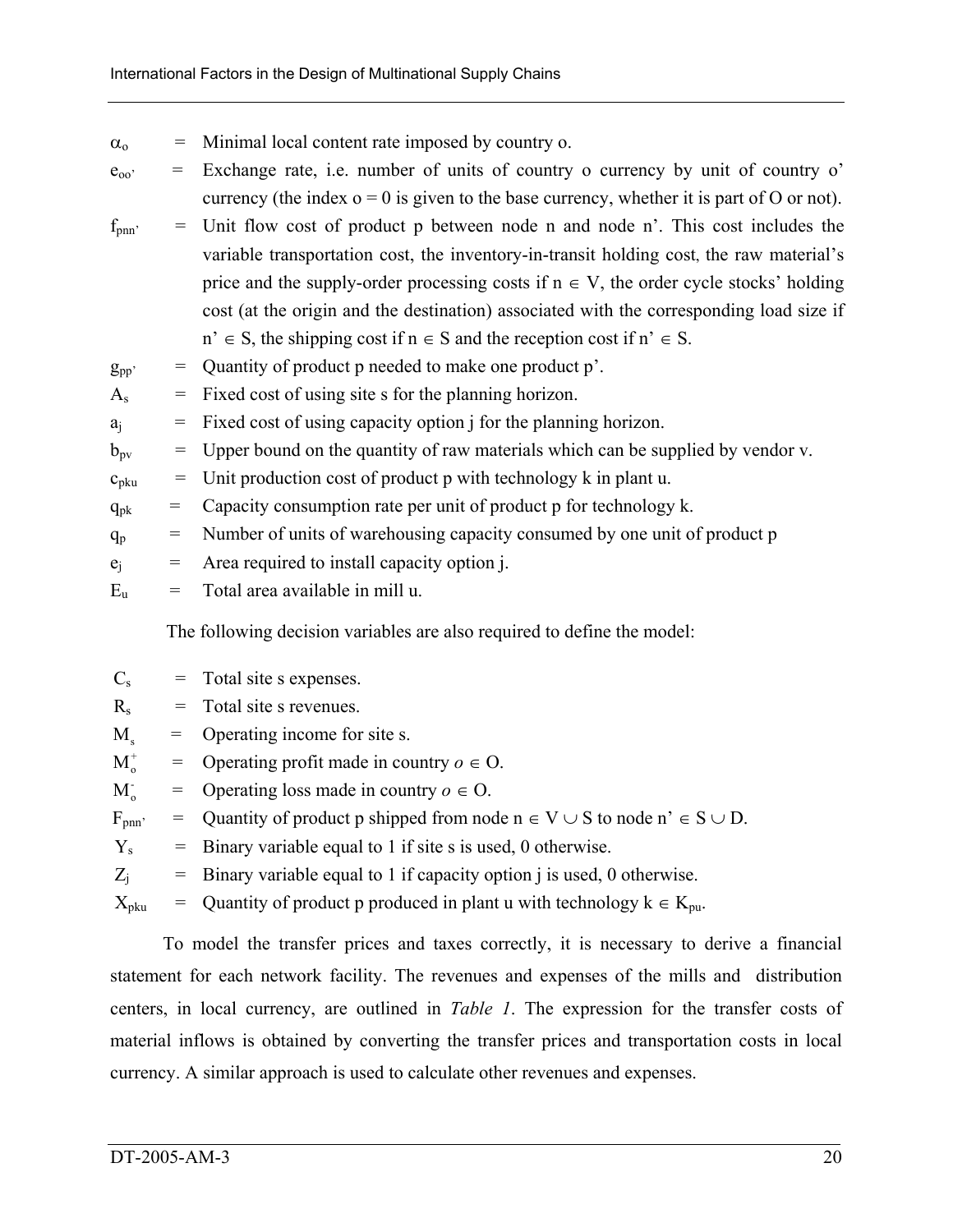Using the numbered elements of the expenditures and revenues in Table 1, it is seen that:

$$
C_u = (1) + (2) + (3) + (4) + (6),
$$
  
\n
$$
R_u = (8)
$$
  
\n
$$
C_w = (1) + (4) + (5) + (7),
$$
  
\n
$$
R_w = (9)
$$

The profit/loss for each site is thus given by:

 $M_s = R_s - C_s$ ,  $s \in S = U \cup W$ .

|          |                                         | Mill $(u)$                                                                                                                                                  | Distribution Center (w)                                                                                |
|----------|-----------------------------------------|-------------------------------------------------------------------------------------------------------------------------------------------------------------|--------------------------------------------------------------------------------------------------------|
|          | (1) Inflows transfer<br>cost            | $\sum \sum e_{\scriptscriptstyle{\text{o(u)},\text{o(u)}}}\,\pi_{\scriptscriptstyle{\text{pu'u}}}\,\text{F}_{\scriptscriptstyle{\text{pu'u}}}$<br>p∈MP u'≠u | $\sum \sum e_{o(w),o(u)} \pi_{\text{puw}} F_{\text{puw}}$<br>$\overline{p \in M} P \overline{u \in U}$ |
|          | (2) Raw materials                       | $\sum \sum e_{o(u),o(v)} f_{pvu} F_{pvu}$<br>$p \in MP \ v \in V_n$                                                                                         |                                                                                                        |
|          | (3) Production                          | $\sum_{p \in MP} \sum_{k \in K_{pu}} c_{pku} X_{pku}$                                                                                                       |                                                                                                        |
| Expenses | (4) Facilities and<br>options fix costs | $A_{\mathbf{u}}Y_{\mathbf{u}} + \sum a_{\mathbf{i}}Z_{\mathbf{i}}$<br>$j \in J_{n}$                                                                         | $A_wY_w$                                                                                               |
|          | $(5)$ Inventory<br>holding costs        |                                                                                                                                                             | $\sum_{\nu} \sum_{\nu} h_{\nu} \rho_{\nu} F_{\nu}$<br>$p \in M P \ d \in D$                            |
|          | (6) Outflows to<br>other sites          | $\sum \sum f_{\text{pus}} F_{\text{pus}}$<br>$p \in MP$ s≠u                                                                                                 |                                                                                                        |
|          | (7) Outflows to<br>demand zones         |                                                                                                                                                             | $\sum \sum f_{\text{pwd}} F_{\text{pwd}}$<br>$p \in MP \, d \in D_n$                                   |
| Revenues | (8) Outflows to<br>other sites          | $\sum \sum (1-\delta_{\text{pus}}) \pi_{\text{pus}} F_{\text{pus}}$<br>$p \in MP$ s≠u                                                                       |                                                                                                        |
|          | (9) Outflows to<br>demand zones         |                                                                                                                                                             | $\sum \sum (1 - \delta_{\text{pwd}}) e_{o(w),o(d)} P_{pd} F_{\text{pwd}}$<br>$p \in MP \, d \in D$     |

**Table 1: Site Expenses and Revenues in Local Currency** 

The corporate net revenues before taxes in the reference currency is given by the expression  $\sum_{o \in O} e_{0o} M_o$ , where  $M_o = \sum_{s \in S_o} M_s$  is the operating income in country o. To calculate corporate after tax profits, one must first separate the divisions where the margin is positive from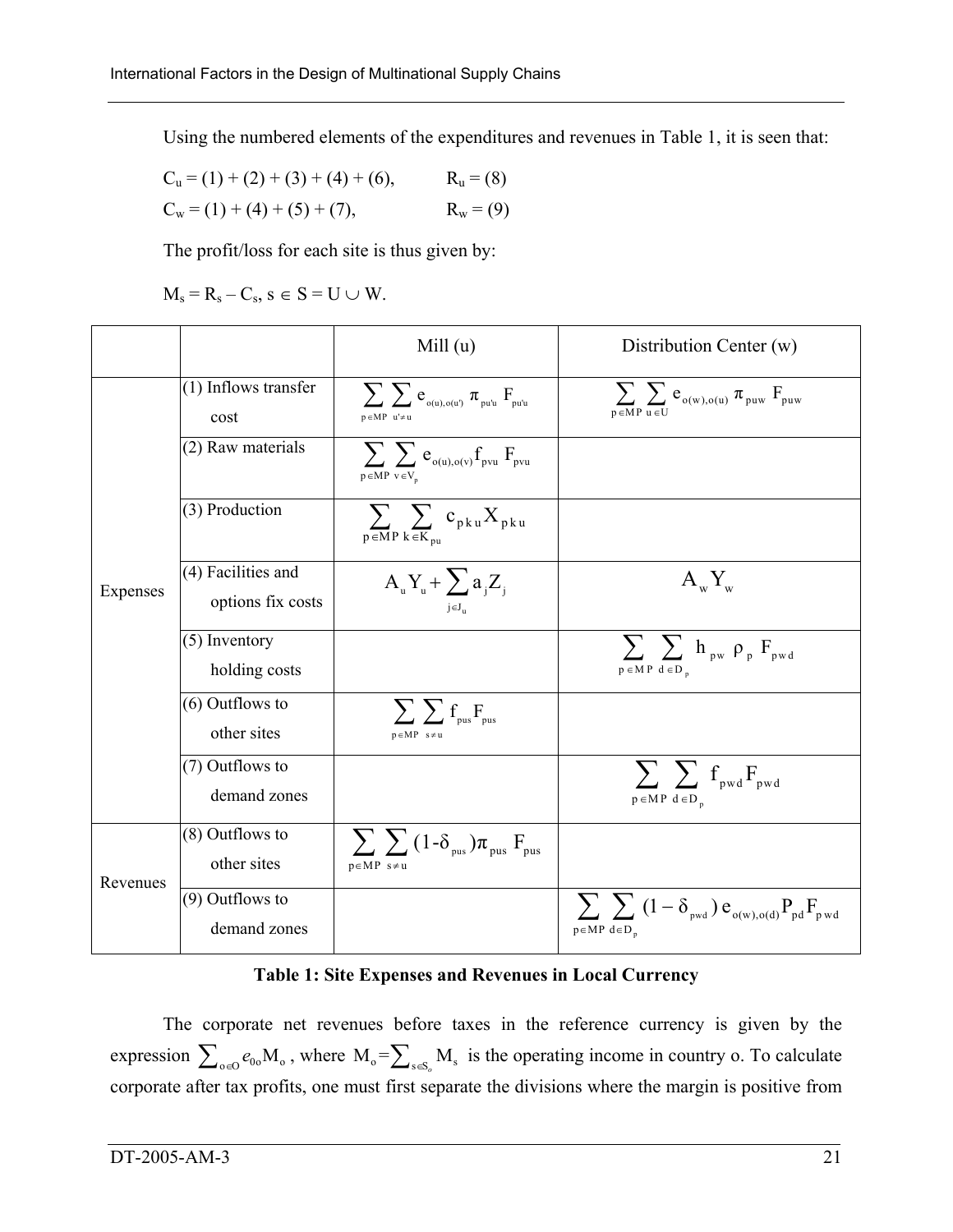the divisions where it is negative because there is no income tax to pay on losses. To do this,  $M<sub>o</sub>$ must be separated in its negative and positive parts  $M_0 = M_0^+ - M_0^-$ , where the operating profit  $M_0^+ > 0$  if  $M_0 > 0$  and the operating loss  $M_0^- < 0$ , otherwise.

The global after-tax profit maximisation model proposed to optimize the structure of the multinational production-distribution network is the following:

$$
Max \sum_{o \in O} e_{0o} \left[ (1 - \tau_o) M_o^+ - M_o^- \right]
$$

subject to:

- Plant revenue definitions:

$$
R_{u} = \sum_{p \in MP} \sum_{s \neq u} (1 - \delta_{pus}) \pi_{pus} F_{pus}, \qquad u \in U
$$

- Plant expense definitions:

$$
C_{u} = \sum_{p \in MP} \sum_{u' \neq u} e_{o(u), o(u')} \pi_{pu'u} F_{pu'u}
$$
\n(Inflows transfer cost)  
\n
$$
+ \sum_{p \in MP} \sum_{v \in V_p} e_{o(u), o(v)} f_{pvu} F_{pvu}
$$
\n(Raw materials)  
\n
$$
+ \sum_{p \in MP} \sum_{k \in K_{pu}} c_{pku} X_{pku}
$$
\n(Production costs)  
\n
$$
+ A_{u} Y_{u} + \sum_{j \in J_{u}} a_{j} Z_{j}
$$
\n(Facility and capacity options fix costs)  
\n
$$
+ \sum_{p \in MP} \sum_{s \neq u} f_{pus} F_{pus},
$$
\n
$$
u \in U
$$
\n(Outflows to other sites)

- Warehouse revenue definitions:

$$
R_{_{\,\boldsymbol{w}}}=\sum_{p\in \boldsymbol{M}}\sum_{\boldsymbol{d}\in \boldsymbol{D}_p} (1-\delta_{_{\boldsymbol{p}\boldsymbol{w}\boldsymbol{d}}})\,e_{_{o(\boldsymbol{w}),o(\boldsymbol{d})}}P_{_{\boldsymbol{p}\boldsymbol{d}}}\boldsymbol{F}_{_{\boldsymbol{p}\,\boldsymbol{w}\boldsymbol{d}}},\qquad \boldsymbol{w}\,\in W
$$

- Warehouse expense definitions:

$$
C_{w} = \sum_{p \in MP} \sum_{u \in U} e_{o(w), o(u)} \pi_{puw} F_{puw}
$$
 (Inflows transfer costs)  
+  $A_{w} Y_{w}$   
+  $\sum_{p \in MP} \sum_{d \in D_{p}} h_{pw} \rho_{p} F_{pwd}$  (Inventory holding cost)

tory holding costs)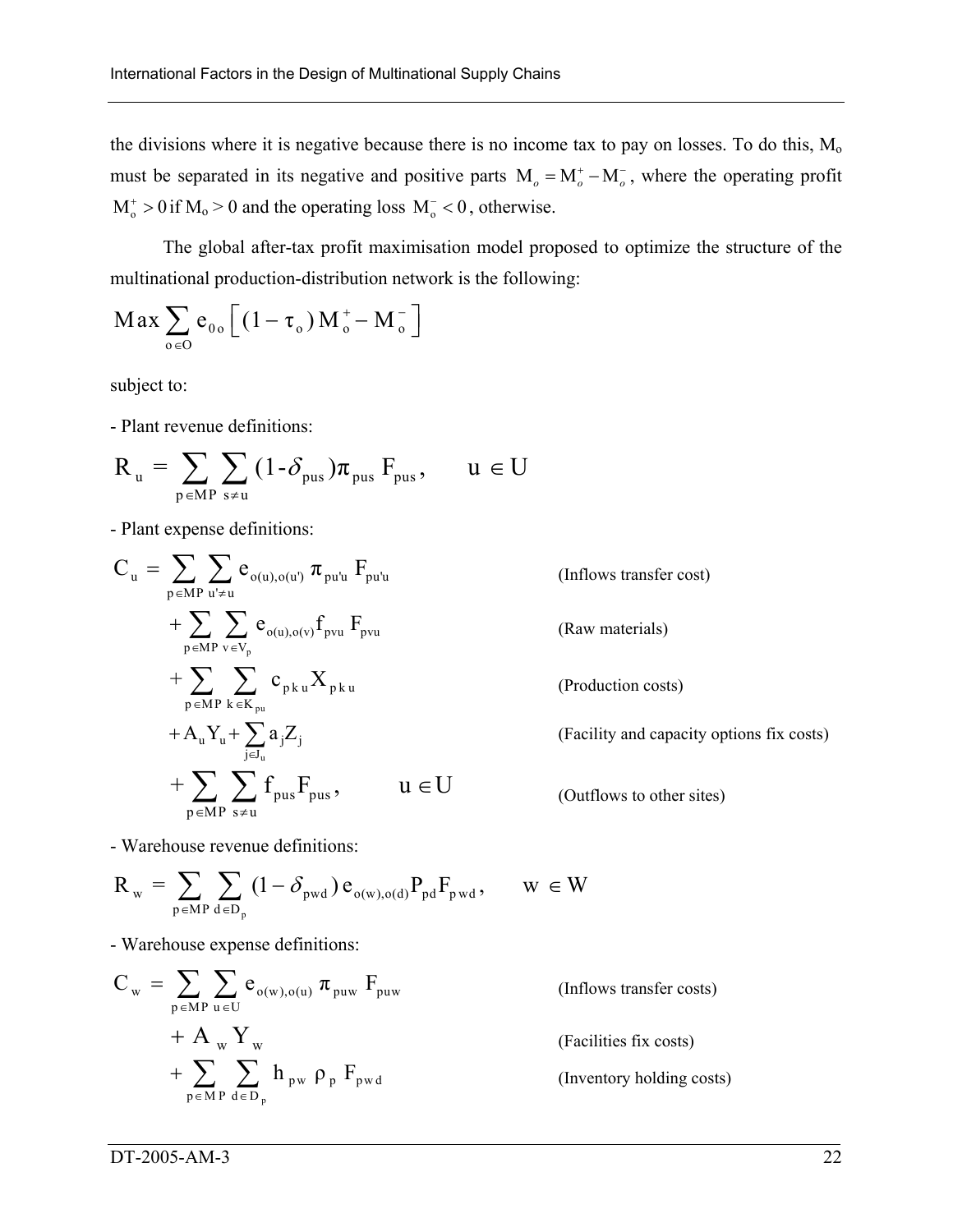$$
+ \sum_{p \in MP} \sum_{d \in D_p} f_{pwd} F_{pwd} , \qquad w \in W
$$

(Outflows to demand zones)

- Definition of the operating income in each country:

$$
\sum_{s\in S_o}(R_s-C_s)-M_o^++M_o^-=0,\qquad o\in O
$$

- Demand constraints:

$$
\underline{x}_{\text{pd}} \, \le \, \sum_{w \, \in \, W} \, F_{\text{pwd}} \, \le \, \overline{x}_{\text{pd}} \, , \qquad p \, \in \, M \, P \, , d \, \in \, D \, ,
$$

- Raw material supplier's capacity constraints:

$$
\sum_{u \in U} F_{pvu} \leq b_{pv}, \qquad p \in RM, v \in V_p
$$

- Raw material requirements:

$$
\sum_{p' \in MP} g_{\, pp'} \sum_{k \, \in K_{\, pu}} X_{\, p' k \, u} \, - \sum_{v \, \in V_p} F_{\, p v u} \, \leq \, 0 \, , \qquad p \, \in \, R \, M \, , u \, \in \, U
$$

- Plant production capacity constraints:

$$
\sum_{\mathfrak{p}\in P_k} q_{\mathfrak{p} k} \; X_{\mathfrak{p} k\, \mathfrak{u}} - \sum_{\mathfrak{j}\in J_{k\mathfrak{u}}} b_{\mathfrak{j}} \; Z_{\mathfrak{j}} \leq 0, \qquad \mathfrak{u}\,\in U \;; k\,\in K_{\mathfrak{u}} \; .
$$

- Min-max production constraints:

$$
\underline{X}_{\ _{p\,u}}\ Y_{\ _{u}}\ \leq\ \sum_{k\, \in\, K_{\ _{p\,u}}}\ X_{\ _{p\,k\,u}}\ \leq\ \overline{X}_{\ _{p\,u}}\ Y_{\ _{u}}\,,\qquad\ p\ \in\ M\ P\,,\,u\ \in\ U
$$

- Warehouse capacity constraints:

$$
\sum_{\textbf{p} \in \textbf{M} \textbf{P}} \textbf{q}_{_{\textbf{p}}}(\beta_{_{\textbf{p}}}\rho_{_{\textbf{p}}}\sum_{\textbf{u} \in U}\textbf{F}_{_{\textbf{p} \textbf{u} \textbf{w}}}) - b_{_{\textbf{w}}}Y_{_{\textbf{w}}} \leq 0, \qquad \textbf{w} \, \in W
$$

- Plant flow equilibrium constraints:

$$
\sum_{k \in K_{pu}} X_{p\, k \, u} + \sum_{u' \neq u} F_{pu'u} - \sum_{u' \neq u} F_{puu'} - \sum_{p' > p} g_{pp'} \sum_{k \in K_{p'u}} X_{p'k \, u} - \sum_{w \in W} F_{puw} \leq 0, \qquad p \in MP, u \in U
$$

- Warehouse flow equilibrium constraints:

$$
\sum_{u\in U} F_{\text{puw}} - \sum_{d\in D_p} F_{\text{pwd}} \geq 0, \qquad p\in MP, w\in W
$$

- Site space constraints:

$$
\sum_{\mathbf{j}\in J_{\mathbf{u}}}e_{\mathbf{j}}Z_{\mathbf{j}}\text{-}E_{\mathbf{u}}Y_{\mathbf{u}}\leq 0,\qquad u\in U
$$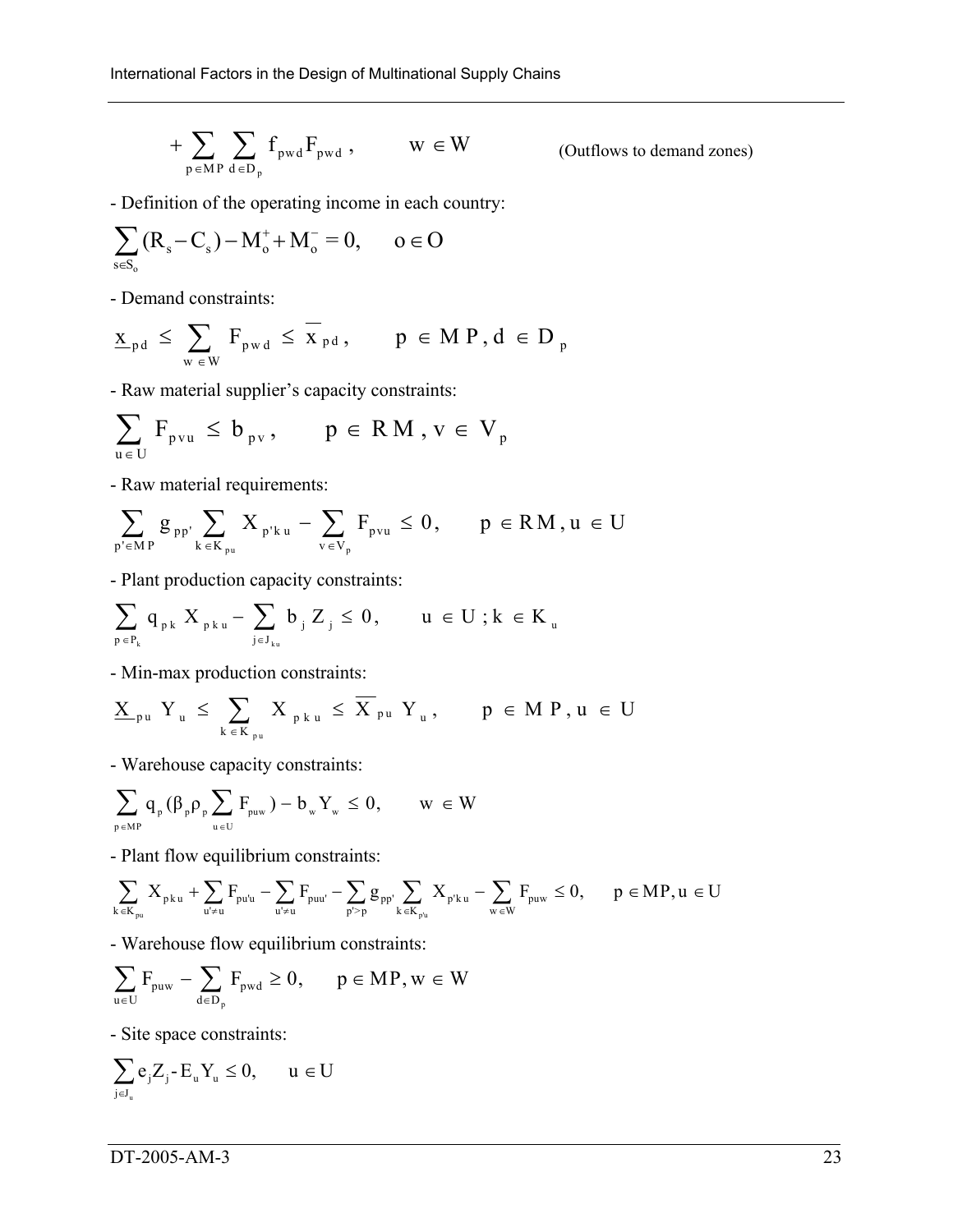- Non-negativity constraints:

 $Y_s \in \{0, 1\}, s \in S; \quad Z_j \in \{0, 1\}, j \in J; \quad X_{pku} \ge 0, \forall (p, k, u);$  $F_{pn,n'} \ge 0$ ,  $\forall$  (p,n,n');  $R_s$ ,  $C_s \ge 0$ ,  $\forall s \in S$ ;  $M_o^+, M_o^- \ge 0$ ,  $\forall o \in O$ 

This model is a large-scale mixed-integer programming model that can be solved relatively easily, with modern solvers such as CPLEX 9.0, for moderate size supply chains. As it stands, it does not include any non-tarriff barriers. These are however generally not difficult to add. An import quotas is simply an upper-bound on country inflows. Local content rules are also easy to implement. Assume for example that, for a country  $o \in O$ , the value added to a product in the country must exceed a predetermined proportion of sales, and that this value includes operating, production and warehousing costs but not inventory holding costs. Then, the following constraint can be added to the model to take this into account:

$$
\sum_{s \in S_o} A_s Y_s + \sum_{j \in J_u} a_j Z_j + \sum_{u \in U_o} \left( \sum_{p \in MP} \sum_{k \in K_{ps}} c_{pku} X_{pku} + \sum_{p \in MP} \sum_{s \neq u} f_{pus} F_{pus} \right) + \sum_{w \in W_o} \sum_{p \in MP} \sum_{d \in D_p} f_{pwd} F_{pwd} - \alpha_o \sum_{p \in P} \sum_{d \in D_o} P_{pd} \sum_{w \in W} F_{pwd} \geq 0
$$

Note that other types of local content rules might be applied. For example, a percentage of the value of total purchases or a fraction of raw materials quantities used in production may be required to be of domestic origin. Such issues are discussed in Munson and Rosenblatt (1997) which studied the impact of local content rules on global sourcing decisions.

Mathematical programming models similar to the one presented in this section can be used to revise the location and the mission of a company facilities, to investigate possible mill reconfigurations or to evaluate mergers and acquisitions. Their main limitations, with respect to the needs of the pulp and paper industry are that they assume that future supplies, demands, exchange rates, costs and product prices are known with certainty, that transfer prices are fixed and that companies can obtain the capital necessary to finance any restructuration projects. These limitations are not unique to the pulp and paper industry. Given the strategic nature of network design problems, most sectors face the same issues to different degrees. This has long been recognized by the supply chain design community and it is why, in practice, the use of static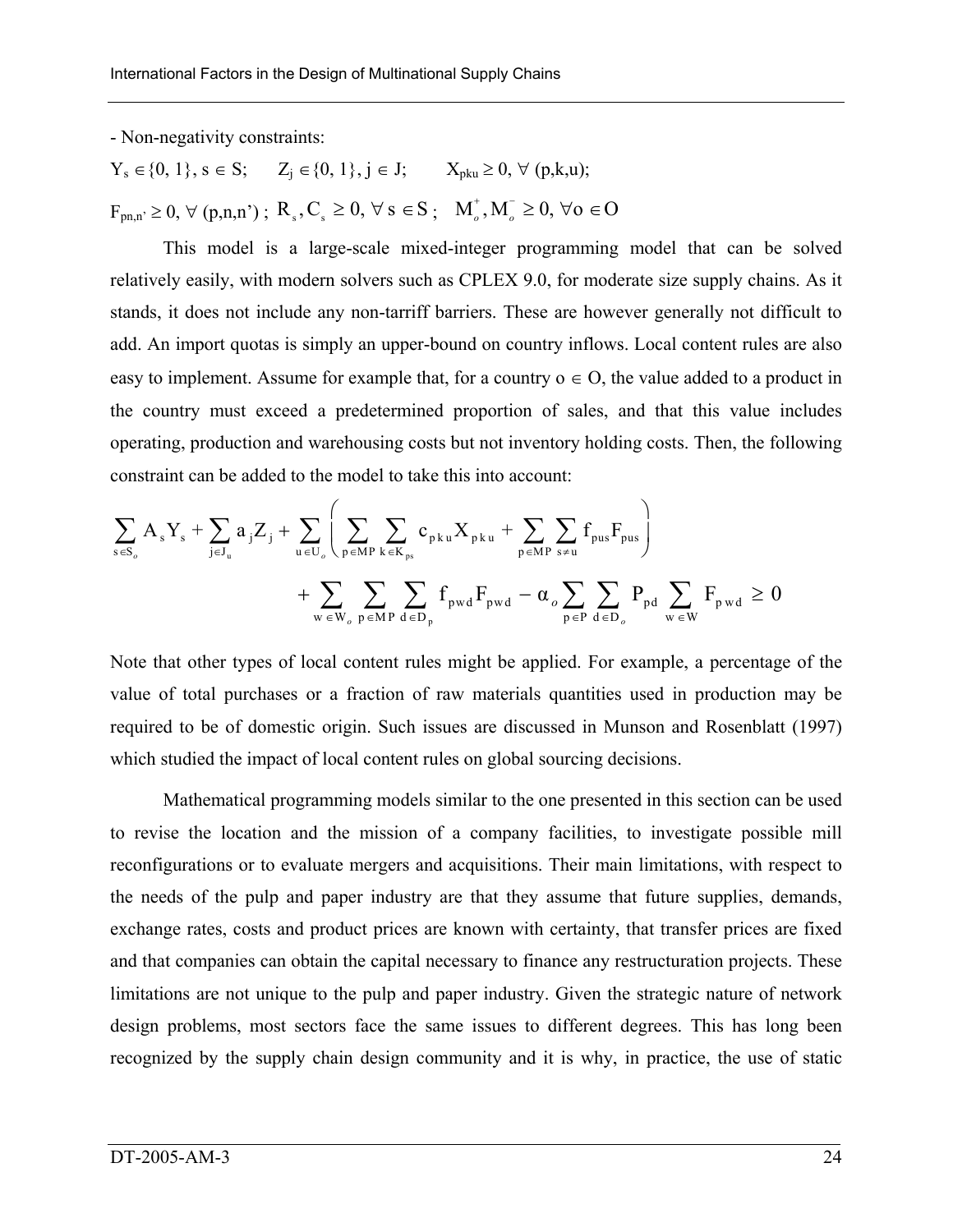deterministic models such as the one presented here is always accompanied by extensive sensitivity and scenario analysis.

One approach commonly used to investigate the impact of parameter randomness or uncertainty is to generate a set of possible future business environments and to solve the model for each of these environments. These environments are typically generated partly by using random values from the probability distribution of some parameters and partly by using subjective expert opinions to identify likely future events. Good discussions of how the optimal network design may change when some parameter values vary are found in Cohen and Lee (1989), Mohamed (1999) and Vidal and Goetschalckx (2000). The difficulty whith this approach is to determine which among the solution found is the best solution. A method to select a solution is presented in Lowe et al. (2002). They propose a screening procedure using a number of filtering criteria such as Pareto optimality, mean-variance efficiency and stochastic dominance. A good example of how scenario analysis may be used in practice is found in Körksalan and Süral (1999). When a design has been selected, it is also a good idea to use Monte Carlo analysis to assess financial risks, as suggested by Ridlehoover (2004).

The best approach to find a good design under risk is to attach probabilities to the scenarios generated and to use stochastic programming methods. The solution obtained when this is done is not necessarily the best for any scenario but it provides the best compromise design for the probabilities used. The first to suggest this approach was Pomper (1976). Eppen et al. (1989) present an application of the approach to the reconfiguration of the manufacturing network of General Motors. The two main difficulties of this approach are the estimation of the probabilities and the size of the problem. Santoso et al. (2005) recently proposed to use a sample approximation method base on Monte Carlo sampling techniques to partially remove these difficulties. These approches can be used to deal with uncertainties in supplies, demands, costs and prices in the pulp and paper industry context. The modeling of three factors is worth discussing in more details, however, namely transfer pricing, exchange rates and financing. The next section examines the modeling extensions necessary to take these factors into account properly.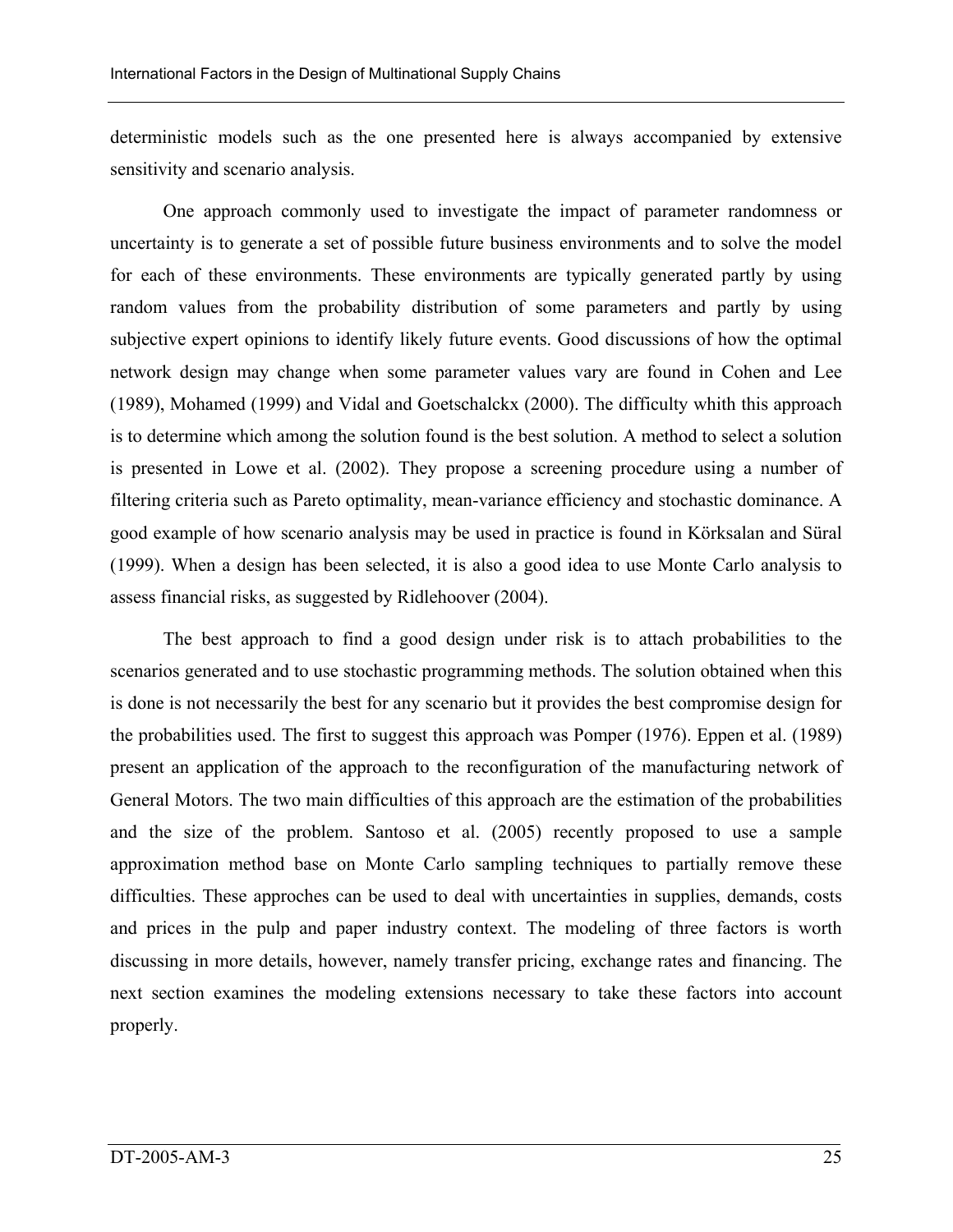# **4. Modeling Extensions**

#### **4.1 Transfer prices**

We already discussed the impact that transfer pricing may have on multinational profits, despite the fact that companies have little margin due to increasing restrictions imposed by governments. Most papers on multinational supply-chain design assume that transfer prices are predetermined as we did in the previous section (Arntzen et al., 1995; Canel and Khumawala, 1996; Bhutta et al., 2003; Martel, 2005; Vila et al., 2005). However, in order to maximize after tax profits, they should rather be considered as decision variables which can take values in a feasible set defined by management, taking regulations and company policies into account. In other words, in our model,  $\pi_{\text{pus}} \in \Pi_{\text{pus}}$  should be a decision variable,  $\Pi_{\text{pus}}$  being a continuous or discrete set of possible transfer prices. Clearly, when this is done, the constraints including  $\pi_{\text{mus}}$  become quadratic and the resulting model is much more difficult to solve.

Cohen et al. (1989) propose a hierarchical solution procedure for a nonlinear MIP model which maximizes after-tax profits for a global manufacturing system, and which includes the optimization of transfer prices. Vidal & Goetschalckx (2001) also present a global supply chain optimization model maximizing after tax profits which explicitly considers transfer prices as decision variables. To simplify the model, however, they assume that the facilities locations are predetermined. They propose a heuristic that applies successive linear programming to a relaxed version of the model. Gjerdrum et al. (2002) examine a transfer price policy in a two-enterprise network. They present a mixed integer non-linear programming model and use linearization techniques, coupled with a Nash-equilibrium based algorithm, to find optimal transfer prices and inventory levels which maximize the profits of each partner. These three contributions are interesting, but they lead to models which would be very difficult to solve without their simplifying assumptions.

Since the magnitude of the changes which can be made to transfer prices in practice is very small, a simpler approach which preserves the linearity of the model can be used. It involves performing a parametric analysis on the current transfer prices or on the transfer price determination method, by varying the markup percentage or modifying the allocated proportion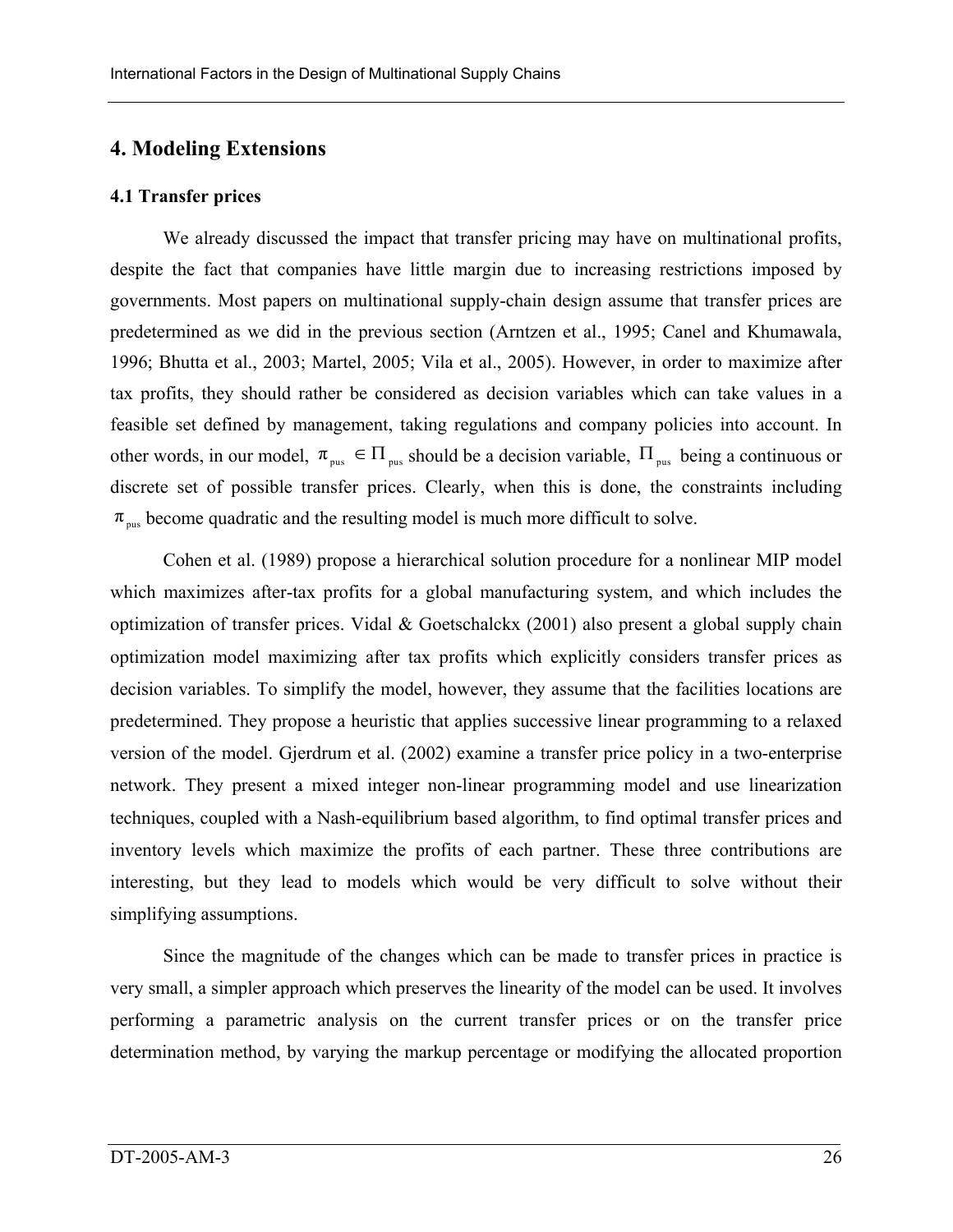of indirect costs. To reduce the problem size, this analysis can be done by applying the same percent changes to all the prices in a given country. To illustrate, let:

- $\tilde{\pi}_{\text{pus}}$  =  $=$  Current transfer price of product p shipped from plant u to site s (in the source country currency).
- $\theta_{\rm ori}$  $i<sup>th</sup>$  element of the set of possible price multipliers for country o ( $i \in I_0$ )
- $\lambda_{\alpha i}$  = Binary variable equal to 1 if multiplier  $i \in I_0$  is selected for country o and to 0 otherwise.
- $F_{\text{pusi}}$ Quantity of product p shipped from mill u to node s when transfer price multiplier i is used.

The optimal transfer prices can then be obtained by making the following variable substitutions in the previous model,

$$
F_{\scriptscriptstyle \text{pus}} = \sum\nolimits_{i \in I_{\scriptscriptstyle \text{o}(u)}} F_{\scriptscriptstyle \text{pusi}} \qquad \qquad \pi_{\scriptscriptstyle \text{pus}} F_{\scriptscriptstyle \text{pus}} = \sum\nolimits_{i \in I_{\scriptscriptstyle \text{o}(u)}} \tilde{\pi}_{\scriptscriptstyle \text{pus}} \theta_{\scriptscriptstyle \text{o}(u)i} F_{\scriptscriptstyle \text{pusi}}
$$

and by adding the following multiplier selection constraints:

$$
\begin{aligned} & \sum_{\boldsymbol{p}\in \text{MP}\,\,u\,\in\,U_{_{\mathrm{o}}}}\sum_{\boldsymbol{s}\neq u}F_{_{pu\,si}}\,\leq\,M\lambda_{_{oi}},\qquad o\in\text{O}\,,\,i\in I_{_{o}}\\ & \lambda_{_{oi}}\,\in\left\{0,1\right\},\quad o\in\text{O},\,\,i\in I_{_{o}};\qquad\sum_{_{i\in I_{o}}}\lambda_{_{oi}}=1,\qquad o\in\text{O} \end{aligned}
$$

In these constraints, M denotes a very large number. This approach adds variables, but if the number of possible changes considered is limited, as it would be the case in the pulp and paper industry context, it may give very good results.

## **4.2. Exchange rates**

In today's economy, exchange rates may vary considerably over time: as seen in *Figure 7*, the Canadian \$ recently gained 16% in less than 7 months, which had a considerable impact on the performance of Canadian pulp and paper companies. Therefore, the use of variable rather than average exchange rates in network design models is desirable. This raises the necessity to incorporate an adequate exchange rate forecasting model in the design approach, and to take the distribution of forecast errors into account in the design model. Since historical data on crosscurrency exchange rates are available from different sources, econometric models may be used to identify their time series trends. However, as discussed in Eiteman et al. (2004), forecasting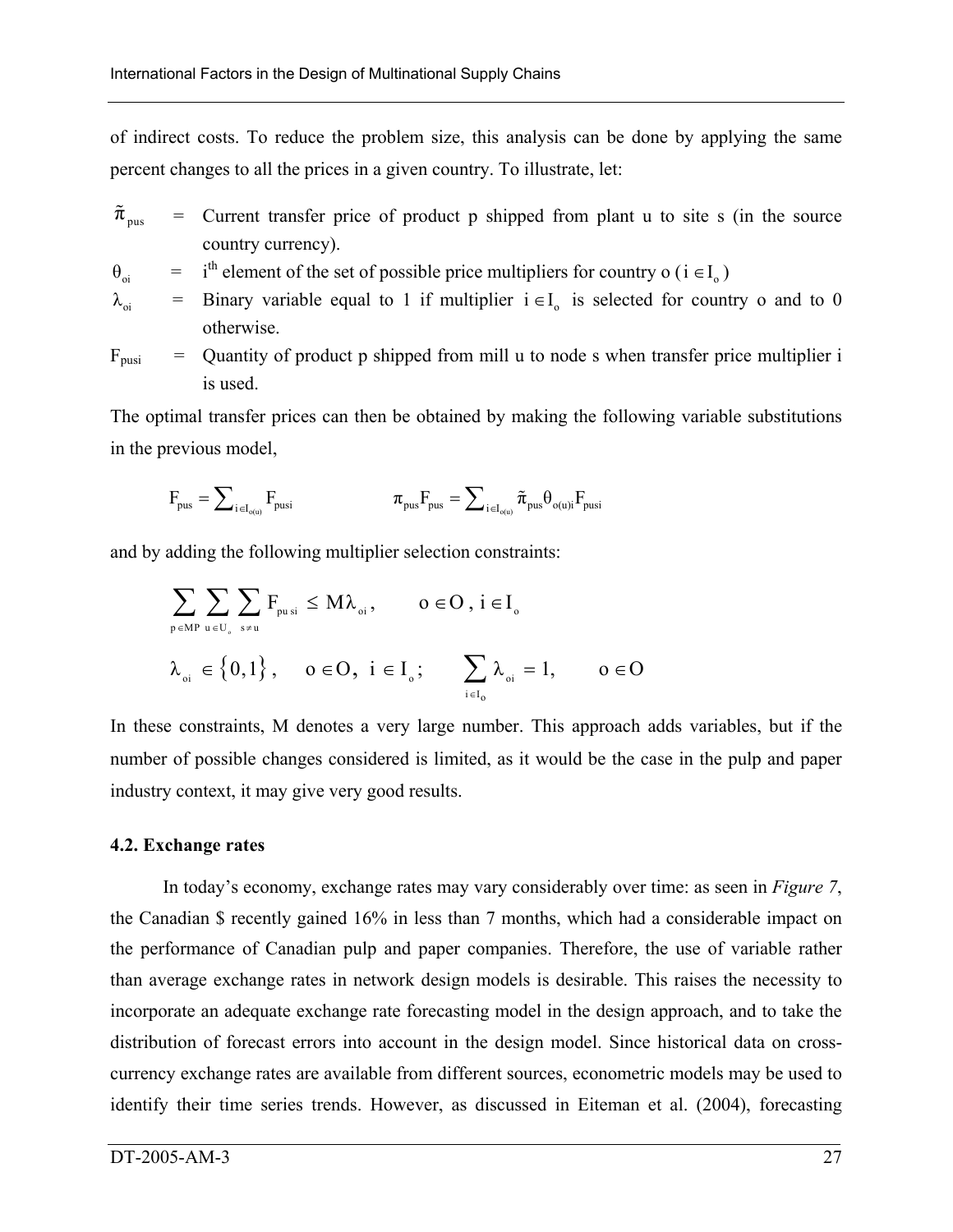exchange rates is a daunting task because random events, institutional frictions and market distortions may cause significant deviations. Mohamed (1999) and Bhutta et al. (2003) included a simple linear trend exchange rate function in their network design models. More appropriate models, such as the generalized linear auto-regression and neural networks model proposed by Yu et al. (2004), are available to forecast exchange rates. However, when a single period network design model such as the one presented in the previous section is used, trends in exchange rates cannot be captured and one can only take the probability distribution of the exchange rate during the period considered into account. This limitation can be overcome by transforming the model presented previously into a multi-season design model (see Martel, 2005). Stochastic programming can then be used to take the probability distribution of exchange rates into account. Hodder and Jucker (1985) also proposed to do this with a classic mean-variance portfolio selection approach.

The previous discussion, however, misses an important point: it does not consider the financial and operational instruments that a firm may use to effectively manage operating exposure to real exchange rate shocks. The operating exposure of a firm (also known as economic exposure, competitive exposure and strategic exposure) pertains to the effect on its present value resulting from changes in future operating cash flows caused by unexpected variations in real exchange rates (Eiteman et al. 2004). It is important to note that these effects are driven by real exchange rate changes rather than nominal ones, the former taking the inflation rates of the two countries involved into account. From a financial perspective, there exists several instruments for hedging against exchange-rate variability such as forward contracts, futures and options but these tools are useful only in the short run. Long-term financial instruments to mitigate operating exposure include risk-sharing agreements, parallel loans (see next section) and currency swaps. In addition to these financial instruments which are contracted essentially to reduce downside risks, operational policies can be used to create profit opportunities from exchange rate movements through diversifying operations and exploiting operational flexibility. In fact, as discussed in Dornier et al. (1998) and Eiteman et al. (2004), global sourcing and shifting production between countries, when spare capacity exists, are becoming key strategies for companies seeking competitive advantages.

The operational instruments used to manage operating exposure to real exchange rate variations involve both strategic and operational decisions. From an operational flexibility point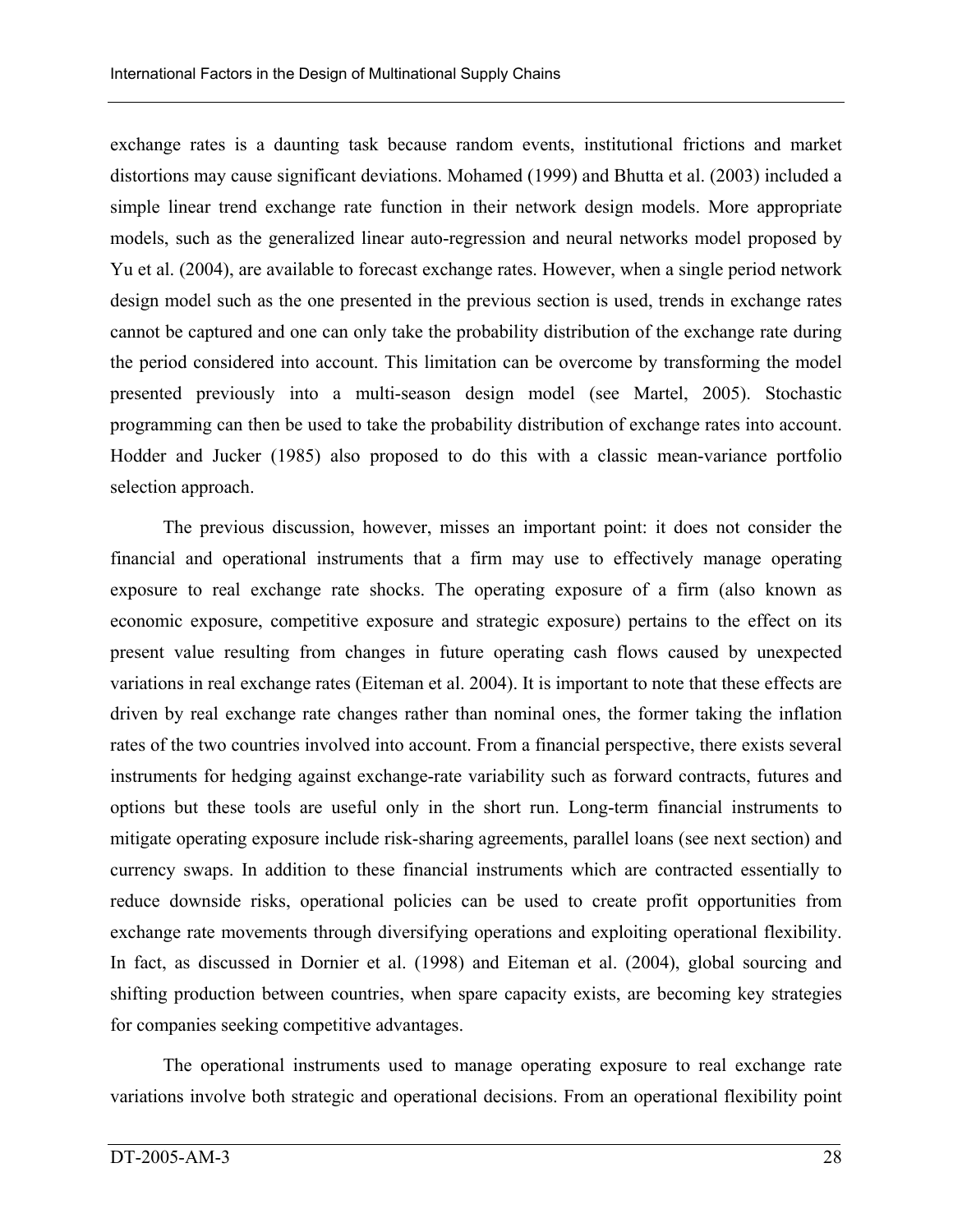of view, the strategic international capacity deployment decisions of the firm determine the amount of flexibility it has in the short term to shift production between countries. From a global sourcing point of view, signing long-term contracts on the basis of supplier's contribution to balancing currency flows, in addition to price and performance, gives opportunities in the shortterm to either exploit favorable price/rate changes, or avoid unfavorable ones, through the timing and volumes of purchased quantities. Short term operating flexibility policies where studied by Kogut & Kulatilaka (1994) and Dasu & Li (1997). Relatively little work was done on the strategic decisions necessary, however. Huchzermeier & Cohen (1996) proposed a hierarchical planning framework to address the problem. It starts with the identification of a set of global possible network structures. Exchange rates scenarios are also obtained through a multinomial approximation model of correlated exchange rate processes. The value of a particular network structure is then determined by optimizing a supply chain network model for each exchange rate scenario. Finally, a multiperiod stochastic dynamic programming model uses these values as input to determine the firm's discounted expected global after-tax profit for each network structure available at the beginning of the planning horizon. Kouvelis (1999) proposed a modeling framework for evaluating global sourcing strategies in a multi-supplier portfolio and a two-supplier case application.

Operational flexibility and global sourcing strategic decisions are particularly important for Canadian pulp and paper industry companies. Referring back to the model presented in the previous section, the plant location and capacity options decisions determine the productiondistribution capacity that will be available in each country, but as the model stands, there is no term in the objective function to anticipate the gains that could be made by investing in extra capacity to enable short term production switching or market entry/exit based on exchange rate fluctuations. Also, currently, the model assumes that raw material can be supplied from any vendors. This must be changed to examine possible supply contracts that provide mechanism to facilitate the balancing of currency flows. For example, these could incorporate different risk sharing schemes (Spinler et al., 2003), the possibility to pay in local or foreign currency and the possibility of anticipating or differing payments. In both cases, the difficulty comes from the fact that the strategic model must incorporate an anticipation of the benefits that the strategic decisions will generate through short term exchange rate risk management decisions. This is an open question that needs to be addressed.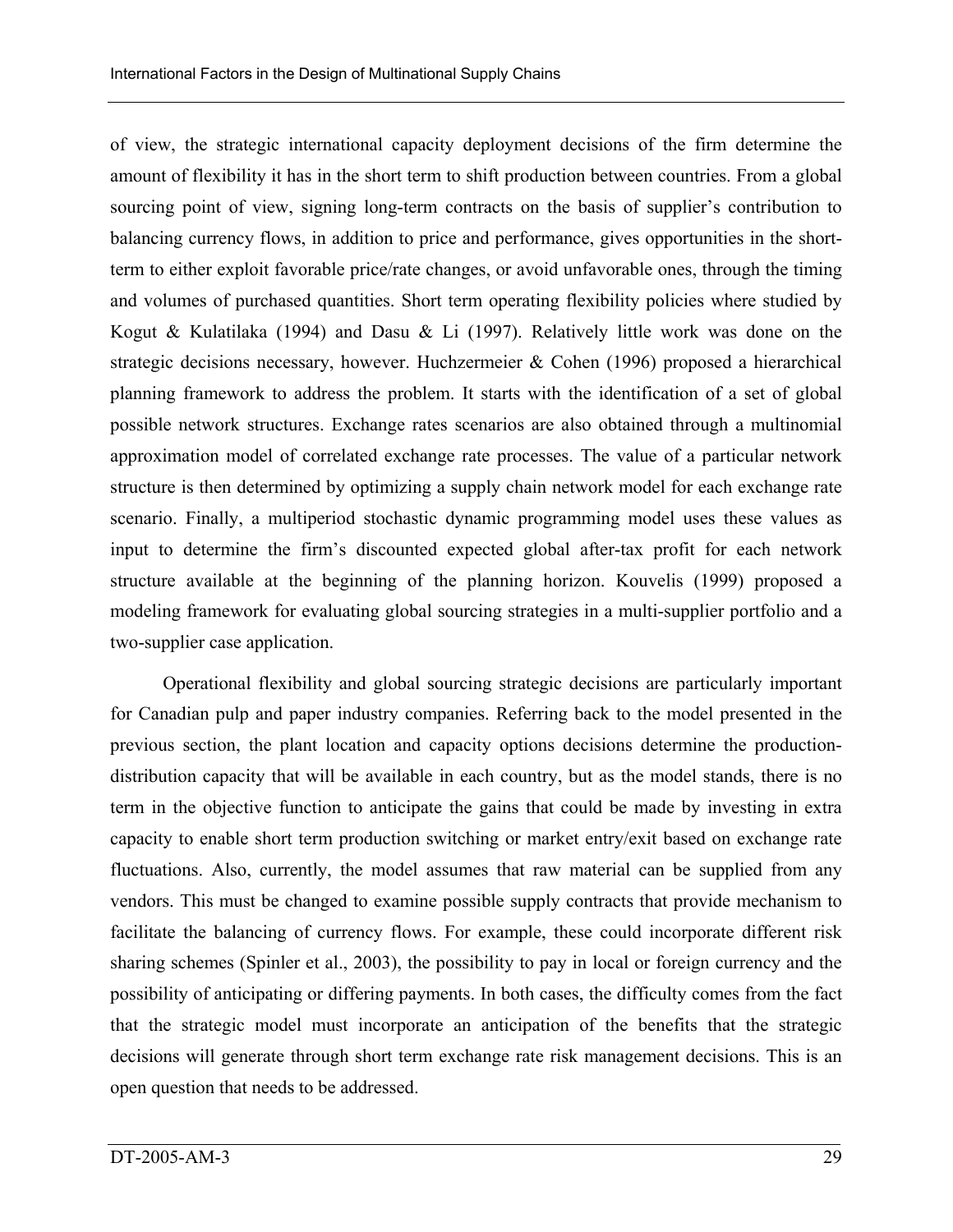#### **4.3. Corporate financial planning decisions**

We noted in our initial analysis that the pulp and paper industry has difficulty raising new capital because its ROCE is substantially lower than the cost of capital, and that it has limited financial flexibility because of its high debt/equity ratio. Any change that Canadian pulp and paper companies may want to make to their production-distribution network may thus be hampered by financial constraints. On the other end, since Canadian pulp and paper companies are deployed in several countries, they may have access to foreign borrowing sources which, as we saw in the previous section, additionally provide an instrument to mitigate operating exposure. The model presented in the previous section does not capture these important financial constraints and opportunities because all these elements are hidden in the fixed facilities and capacity option costs  $A_s$  and  $a_i$ . To remove this limitation, the financing needs of the company must be modeled explicitly. To illustrate how this can be done, the following notation is required:

- $A_{s}'$  $=$ Capital recovery and fixed operating expenditures when using facility s (excluding financing costs)
- $a'_i$ Capital recovery and fixed operating expenditures when using capacity option j (excluding financing costs)
- $A_{s}^{B}$  = Amount which must be borrowed (in local currency) to open facility s

 $a_i^B$ Amount which must be borrowed (in local currency) to implement capacity option j

 $r_{\rm so}$  = Interest rate for the planning period considered when borrowing in currency  $o \in O$  to finance facility s

 $B_0$  = Maximum amount which can be borrowed on the capital market of country o

 $L_{\infty}$  = Amount borrowed in currency o for facility s (decision variable)

We assume in what follows that a certain amount must be borrowed to use a facility  $(A_s^B)$ or to implement a capacity option  $(a_j^B)$ . This amount may be needed to cover a construction, renovation, acquisition or implementation cost, including a provision for working capital, or an outstanding debt. Although we assume all debt financing, equity financing is easily incorporated by considering equity as an additional country with an imputed cost  $r_{so}$ . In practice, the interest rate  $r_{\rm so}$  is often the same for all facilities s. However, the use of the additional subscript s allows for the possibility that subsidized loans may be available for some sites. To take these financing opportunities into account in our model, the facilities and options fix costs expressions (4) in the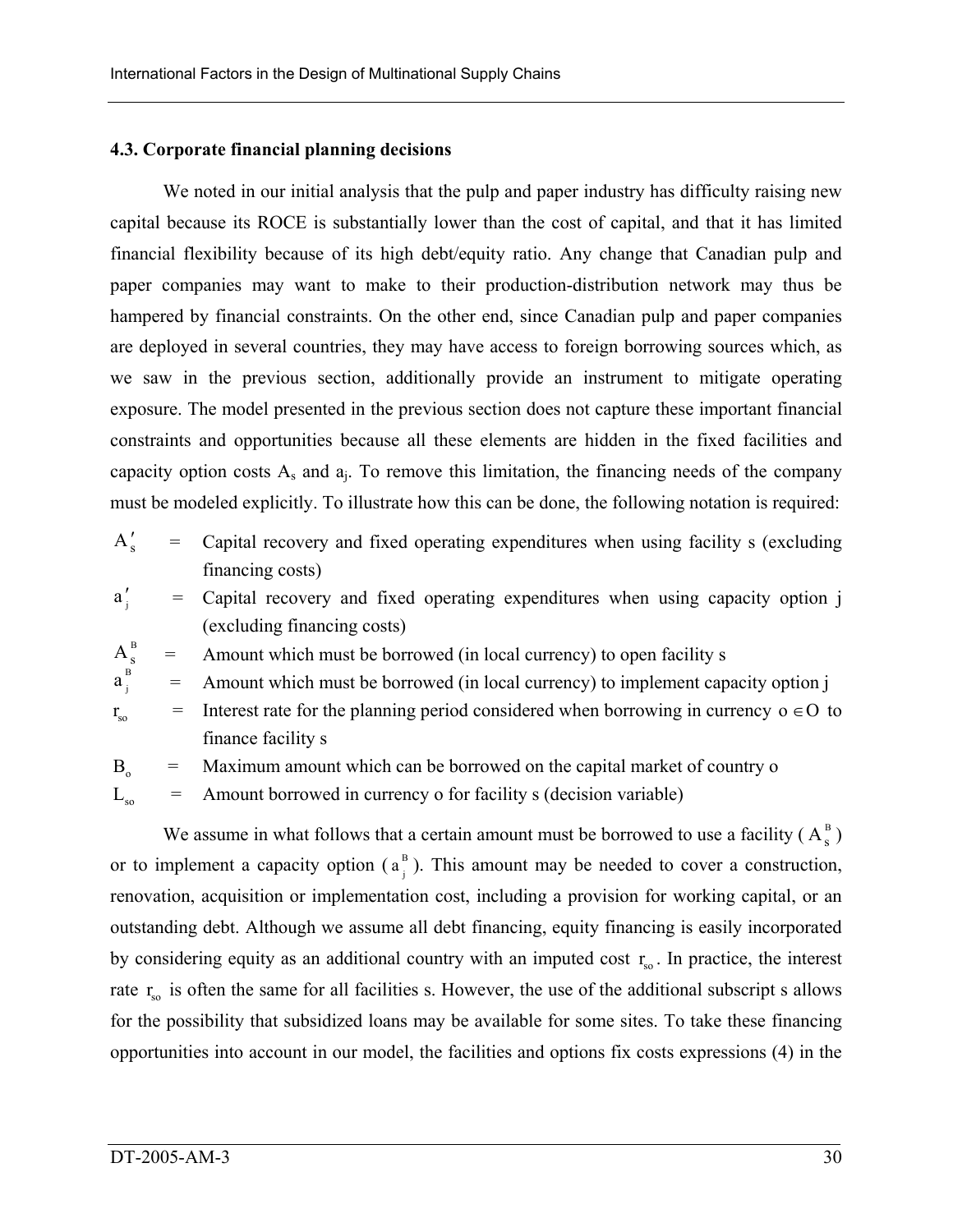mill and distribution center financial statements (Table 1) must be replaced, respectively, by the expressions

$$
A_u'Y_u+\sum_{\mathfrak{j}\in J_u}a'_jZ_{\mathfrak{j}}+\sum_{\mathfrak{o}\in O}e_{\mathfrak{o}(u),\mathfrak{o}}r_{\mathfrak{u}\mathfrak{o}}L_{\mathfrak{u}\mathfrak{o}}\quad\text{and}\quad A_w'Y_u+\sum_{\mathfrak{o}\in O}e_{\mathfrak{o}(w),\mathfrak{o}}r_{\mathfrak{w}\mathfrak{o}}L_{\mathfrak{w}\mathfrak{o}}\;.
$$

Furthermore, to ensure that the funds required by the facilities are available, the following constraints must be added:

$$
\begin{aligned} & \sum_{\mathbf{0} \in \mathcal{O}} e_{_{\mathbf{0}(u),\mathbf{0}}} L_{_{u\mathbf{0}}} - A_{_{u}}^{_{B}} Y_{_{u}} - \sum_{_{j} \in J_{_{u}}} a_{_{j}}^{^{B}} Z_{_{j}} = 0 \,, \quad u \in U \\ & \sum_{\mathbf{0} \in \mathcal{O}} e_{_{\mathbf{0}(w),\mathbf{0}}} L_{_{w\mathbf{0}}} - A_{_{w}}^{^{B}} Y_{_{w}} = 0 \,, \quad w \in W \end{aligned}
$$

Finally, to take into account the limited capacity of borrowing of the companies on the capital markets, the following constraints must be added:

$$
\sum_{s\in S} L_{_{so}} \leq B_{_{o}}\,,\quad o\in O;\qquad \quad L_{_{so}}\geq 0,\quad o\in O\,,\;s\in S
$$

A model based on a similar formulation was proposed by Hodder and Dincer (1986) for the simple plant location problem. In their formulation, they consider prices  $(P_{pd})$  and fixed costs  $(A'_{s})$  as random variables, and they use a mean-variance objective function in firm profit. Apart from this, little work has been done on the inclusion of financial planning decisions in supply chain design models. A good discussion of the problem is found in Shapiro (2001), but no model is provided. Also, the problem as formalized above implicitly takes a zero-based approach and it assumes that the company is in a capacity expansion context. In practice, at the beginning of the planning horizon, some facilities are already owned or leased, some long-term loans are already contracted, and they must be taken into account. In addition, another way of raising capital may be to sell some fixed assets, mainly if there is excess capacity in the industry as it is the case for pulp and paper. This means that the model used should take the current state of the company into account explicitly, and be expressed in terms of possible change of states over a planning horizon.

In fact, since the investment projects considered have an impact over several years, and since these projects may be divided into several stages that can be implemented gradually, the ideal approach would be to formulate the problem as a multi-period design model with real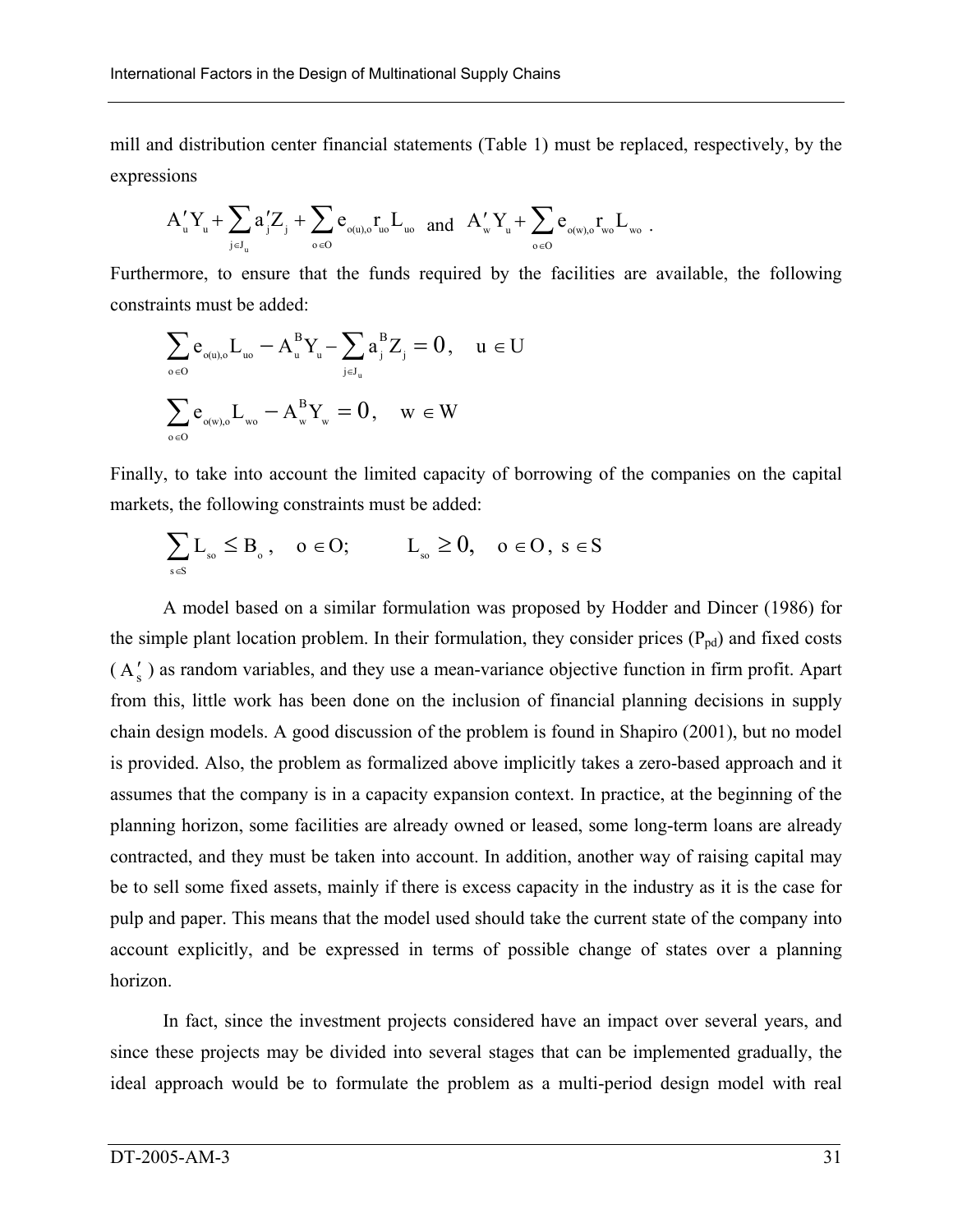options. Such real options permit to wait (postpone), expand, contract, exit, switch or improve elements of the project when additional information becomes available during the planning horizon (Trigeorgis, 1996), thus providing a hedge for mitigating global supply chain risk. When a multi-period planning model is used, the objective becomes the maximization of the discounted sum of after-tax profits. Multi-stage stochastic programming with recourse (Birge and Louveaux, 1997) is a natural tool to formulate such problems, but the difficulty with such an approach is that the models obtained would be huge and extremely difficult, if not impossible, to solve.

# **5. Conclusion**

In the first part of this paper, the international factors affecting the competitiveness of Canadian pulp and paper companies were examined. It was concluded that the traditional comparative advantages of Canada in this sector are eroding, and that to remain successful, Canadian companies must adapt the structure of their production-distribution networks to evolving supply and demand conditions. The impacts that exchange rates volatility, taxation systems, transfer pricing policies and the low attractiveness of the industry on capital markets have on company performances were also stressed. Based on the existing literature on global logistic network design models, in the second part of the paper we presented a simplified mixedinteger programming model to optimize pulp and paper supply chain structures. A variant of this simplified model was used by one of the authors to restructure the North-American distribution network of one of the largest Canadian pulp and paper companies. The benefits estimated for the recommended network design include a significant increase of next-day deliveries (from 35% to 80% of total deliveries for make-to-stock products), in addition to a 12% logistics costs reduction. This shows that even the partial reengineering of a global logistic network can be very beneficial.

To take the competitive context of Canadian pulp and paper companies into account adequately, we argued that the model presented should be extended to permit the optimisation of transfer prices, to take operational flexibility benefits into account and to incorporate corporate financial planning decisions. Suggestions were made on how the model could be modified to take these additional factors into account. Each of the extensions proposed lead to significant additional complexity, however, and the challenge is to arrive at a model which can be solved with the current state-of-the-art, but which captures the essence of the problem. Finally, since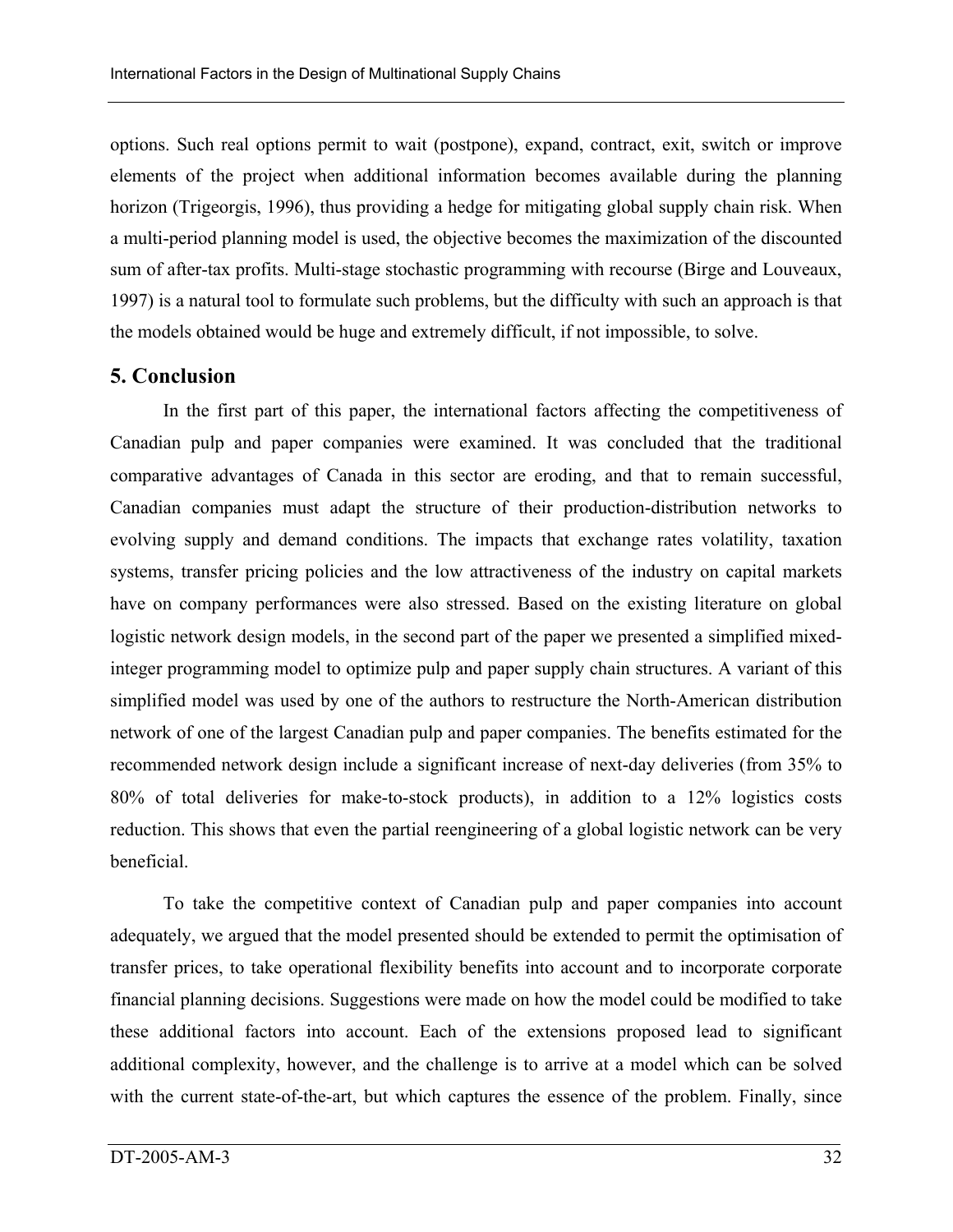analysts and practitioners predict that the global pulp and paper industry consolidation will continue, and that the downward price trend is also likely to continue, cost efficiency and value creation will be more and more essential. The need for mathematical models and techniques that can handle the global factors discussed in this paper in an effective way then becomes clear.

# **6. References**

- 1. Arntzen B.C *et al*., "Global Supply Chain Management at Digital Equipment", *Interfaces*, Vol.21, No.1, pp.69-93, 1995.
- 2. Bender, P., Northup W. and Shapiro J., Practical Modeling for Resource Management, Harvard Business Review, March-April, pp. 163-173, 1981.
- 3. Bhutta K.S., "International Facility Location Decisions: A Review of the Modelling Literature", *Int. J. Integrated Supply Management*, Vol.1, No.1, 2004.
- 4. Bhutta, K., Huq F., Frazier G. and Mohamed Z., "An Integrated Location, Production, Distribution and Investment Model for a Multinational Corporation", *Int. Journal of Production Economics*, Vol.86, pp.201-216, 2003.
- 5. Birge, J. R. and Louveaux F., *Introduction to Stochastic Programming*, Springer, 1997.
- 6. Bredstrom, D., Lundgren J., Rönnqvist M., Carlsson D. and Mason A., "Supply Chain Optimization in the Pulp Mill Industry", *European Journal of Operational Research*, Vol.156, No.1, 2004.
- 7. Canel, C. and Khumawala, B.M., "A mixed integer programming approach for the international facilities location problem", *International Journal of Operations and Production Management*, Vol. 16, No.4, pp.49–68, 1996.
- 8. Cerda M., Jaramillo L.M., Teichmann J., Rao S. et al., "Ernst & Young 2003 Global Survey", *Journal of International Taxation*, Vol.15, No.6, 2004.
- 9. Cohen M.A., Fisher M. and Jaikumar R.V., "International Manufacturing and Distribution Networks: A Normative Model Framework", in K. Ferdows (ed), *Managing International Manufacturing*, Elsevier, pp.67-93, 1989.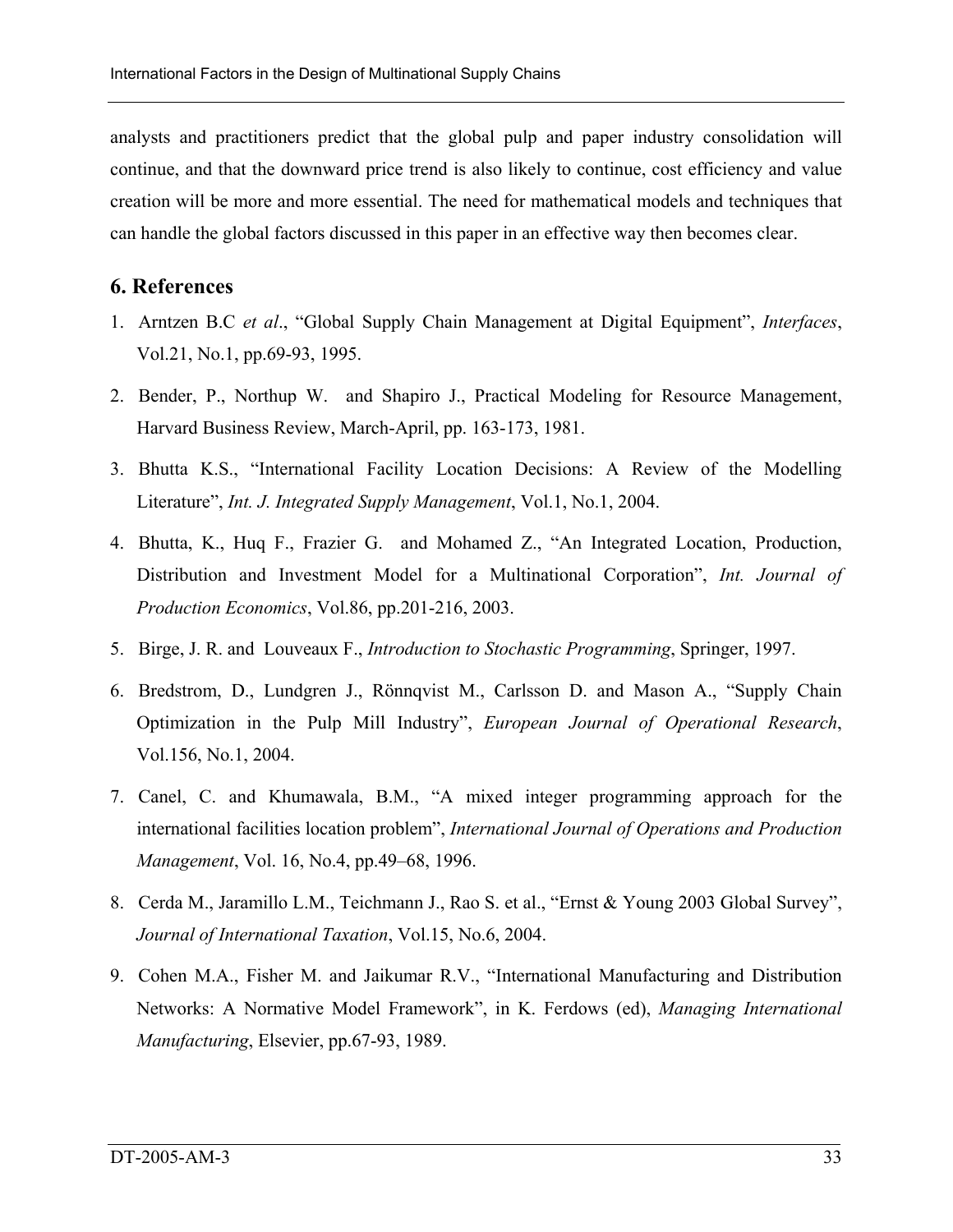- 10. Cohen M.A., Huchzermeir A., "Global Supply Chain Management: A Survey of Research and Applications", in: *Quantitative Models for Supply Chain Management*, Tayur S., Ganeshan R., Magazine M. (ed), Kluwer's Academic Publishers, Dordrecht, 1999.
- 11. Cohen, M. and Lee H., "Resource Deployment Analysis of Global Manufacturing and Distribution Networks", *J. Mfg. Oper. Mgt*., Vol. 2, pp. 81-104, 1989.
- 12. Cohen, M. and Moon S., "Impact of Production Scale Economies, Manufacturing Complexity, and Transportation Costs on Supply Chain Facility Networks", *J. Mfg. Oper. Mgt.*, Vol. 3, pp. 269-292, 1990.
- 13. Cohen, M. and Moon S., "An integrated plant loading model with economies of scale and scope", *EJOR*, Vol. 50, pp. 266-279, 1991.
- 14. Colman R., "Transfer pricing the focus for MNEs", *CMA Management*, Vol.77, No.9, 2004.
- 15. Dasu S. and Li L., "Optimal Operating Policies in the Presence of Exchange Rate Variability"*, Management Science*, Vol.43, No.5, pp.705-722, 1997.
- 16. Dornier et al., "*Global Operations and Logistics*", John Wiley & Sons Inc, Chap.9, 1998.
- 17. Dogan K. and Goetschalckx M., "A Primal Decomposition Method for the Integrated Design of Multi-Period Production-Distribution Systems", *IIE Transactions*, Vol. 31, pp. 1027-1036, 1999.
- 18. Eden L. and Rodriguez P., "How weak are the signals? International price indices and multinational enterprises", *Journal of International Business Studies*, Vol.35, pp.61-74, 2004.
- 19. Eiteman D.K., Stonehill A.I. and Moffett M.H., "Multinational Business Finance", Pearson Addison Wesley, Chap.9, 2004.
- 20. Eppen, G., Martin R. K. and Schrage L., "A Scenario Approach to Capacity Planning", *Operations Research*, 37, pp. 517-527, 1989.
- 21. Everett G., Aoude S. and Philpott A., "Capital Planning in the Paper Industry using COMPASS", *ORSNZ Conference*, 2001.
- 22. Everett G., Philpott A. and Cook G., "Capital Planning Under Uncertainty at Fletcher Challenge Canada", *ORSNZ Conference*, 2000.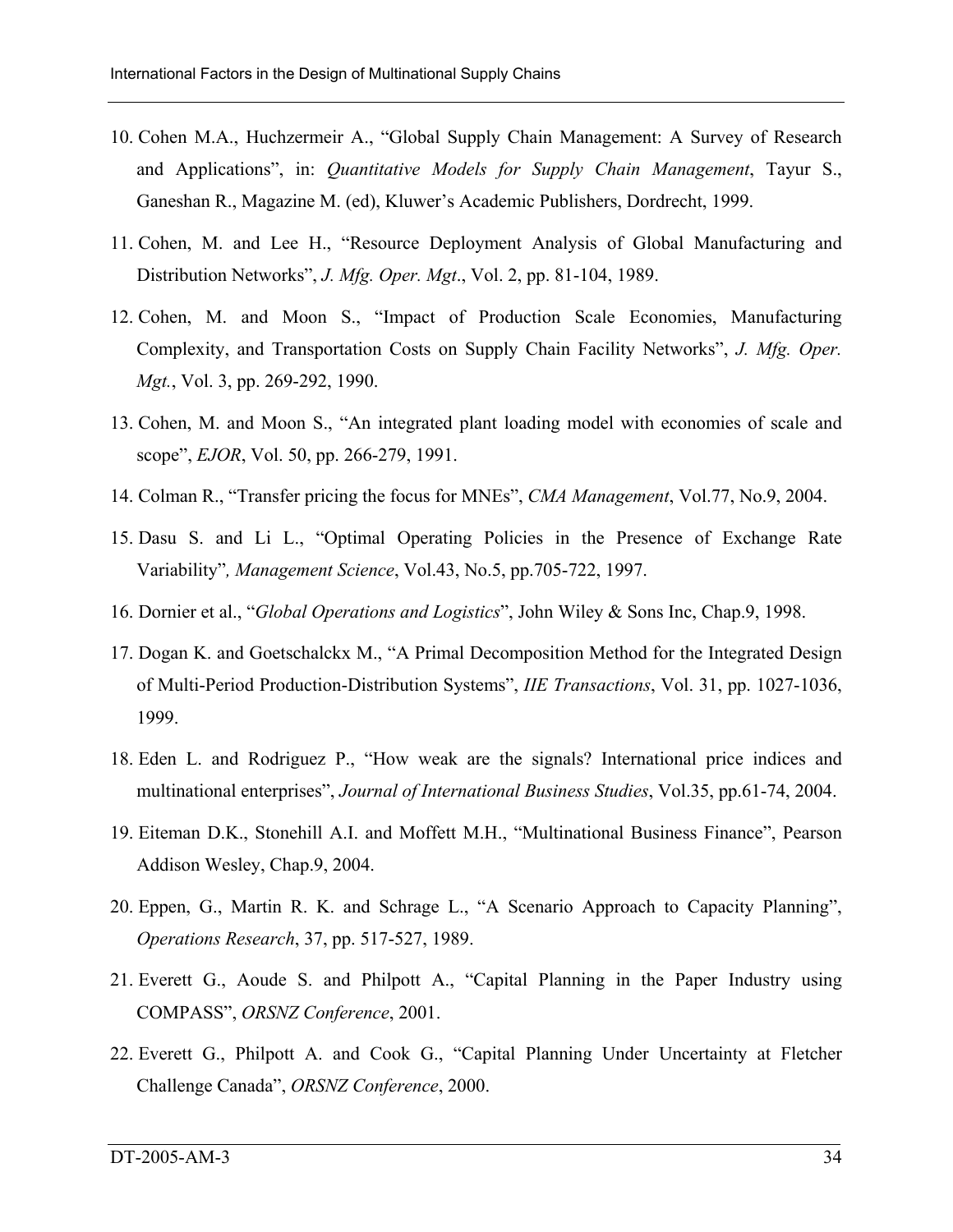- 23. Frabrychy, W. and Torgersen P., Operations Economy, Prentice-Hall, 1966.
- 24. Geoffrion, A. and Graves G., Multicommodity Distribution System Design by Benders Decomposition, *Man. Sci.*, Vol. 20, pp. 822-844, 1974.
- 25. Gjerdrum J., Shah N., Papageorgiou L.G, "Fair transfer price and inventory holding policies in two-enterprise supply chains", *European Journal of Operational Research*, Vol.143, pp.582–599, 2002.
- 26. Goetschalckx M., Vidal C.J. and Dogan K., "Modeling and design of global logistics systems: A review of integrated strategic and tactical models and design algorithms", *European Journal of Operational Research*, Vol.143, pp.1-18, 2002.
- 27. Haug P., "An International Location and Production Transfer Model for High Technology Multinational Enterprises", *International Journal of Productions Research,* Vol.30, No.3, pp.559-572, 1991.
- 28. Hodder J.E., "Financial Market Approaches to Facility Location Under Uncertainty", *Operation Research*, Vol.32, No.6, 1984.
- 29. Hodder J.E. and Dincer M.C., "A Multifactor Model for International Plant Location and Financing under Uncertainty", *Computers and Operations Research*, Vol.13, No.5, pp.601- 609, 1986.
- 30. Hodder J.E. and Jucker J.V., "International Plant Location under Price and Exchange Rate Uncertainty", *Engineering Costs and Production Economics*, Vol.9, 1985.
- 31. Hollas J.C., "Transfer pricing", *CA Magazine*, Vol.137, No.5, 2004.
- 32. Huchzermeier A. and Cohen M.A., "Valuing Operational Flexibility under Exchange Rate Risk", *Operations Research*, Vol.44, No.1, pp.100-113, 1996.
- 33. Kogut B. and Kulatilaka N., "Operating Flexibility, Global Manufacturing, and the Option Value of a Multinational Network", *Management Science*, Vol.40, No.1, pp.123-139, 1994.
- 34. Kouvelis P., "Global Sourcing Strategies under Exchange Rate Uncertainty", in: *Quantitative Models for Supply Chain Management*, Tayur S., Ganeshan R., Magazine M. (ed), Kluwer's Academic Publishers, Dordrecht, 1999.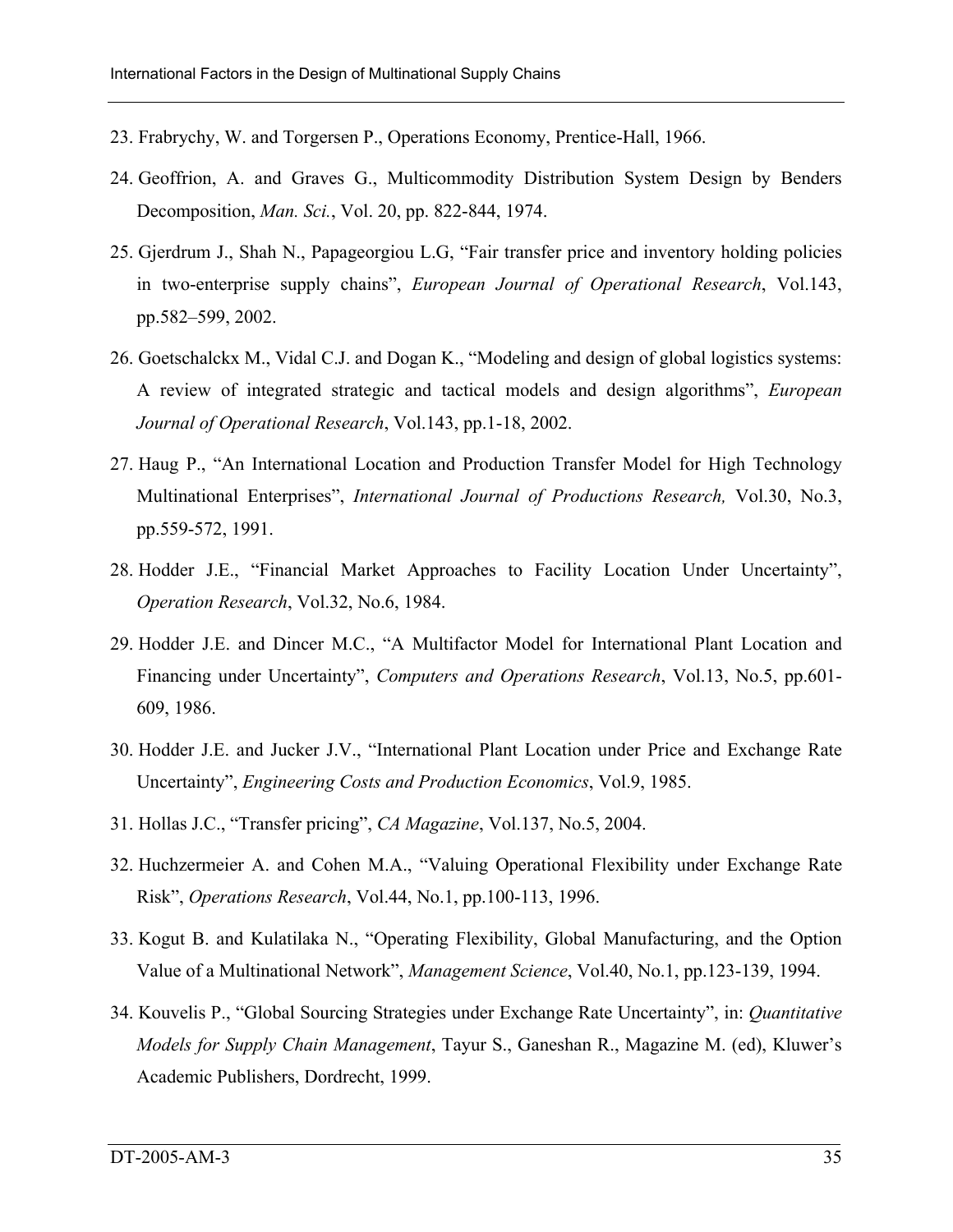- 35. Körksalan M. and Süral H., "Efes Beverage Group Makes Location and Distribution Decisions for its Malt Plants", *Interfaces* 29, 2, pp. 89-103, 1999.
- 36. Lakhal S.Y., H'Mida S. and Vankatadri U., "A market-driven transfer price for distributed products using mathematical programming", *European Journal of Operational Research*, Vol.162, pp.690-699, 2005.
- 37. Lee, H., "The Triple-A Supply Chain", Harvard Business Review, October issue, 102-112, 2004.
- 38. Lowe T.J., Wendell R.E. and Hu G., "Screening Location Strategies to Reduce Exchange Rate Risk", *European Journal of Operational Research*, Vol.136, pp.573-590, 2002.
- 39. Martel, A, et Vankatadri U., Optimizing Supply Network Structures under Economies of Scale, Proceedings of International Conference on Industrial Engineering and Production Management, Glasgow, United Kingdom, 1999.
- 40. Martel, A., Rizk N., D'Amours S. et Bouchriha H., "Synchronized Production-Distribution Planning in the Pulp and Paper Industry", in A. Langevin and D. Riopel (eds.), Logistics Systems: Design and Optimization, Kluwer Academic Publishers, pp. 323-350, 2005.
- 41. Martel, A., "The Design of Production-distribution Networks: A Mathematical Programming Approach", DT-2004-AM-2, Centor, forthcoming in J. Geunes and P.M. Pardalos (eds.), *Supply Chain Optimization*, Kluwer Academic Publishers, 2005.
- 42. Mohamed Z.M., "An integrated production-distribution model for a multi-national company operating under varying exchange rates", *International Journal of Production Economics*, Vol.58, pp.81-92, 1999.
- 43. Munson C.L. and Rosenblatt M.J., "The Impact of Local Contents Rules on Global Sourcing Decisions", *Production and Operations Management*, Vol.6, No.3, pp.277-290, 1997.
- 44. Philpott, A.B. and Everett, G.R., "Supply Chain Optimisation in the Paper Industry", *Proceedings 34th ORSNZ Conference*, *Hamilton NZ*, 1999.
- 45. Paquet, M., A. Martel and G. Desaulniers, "Including Technology Selection Decisions in Manufacturing Network Design Models", *International Journal of Computer Integrated Manufacturing*, vol. 17 no. 2, pp. 117-125, 2004.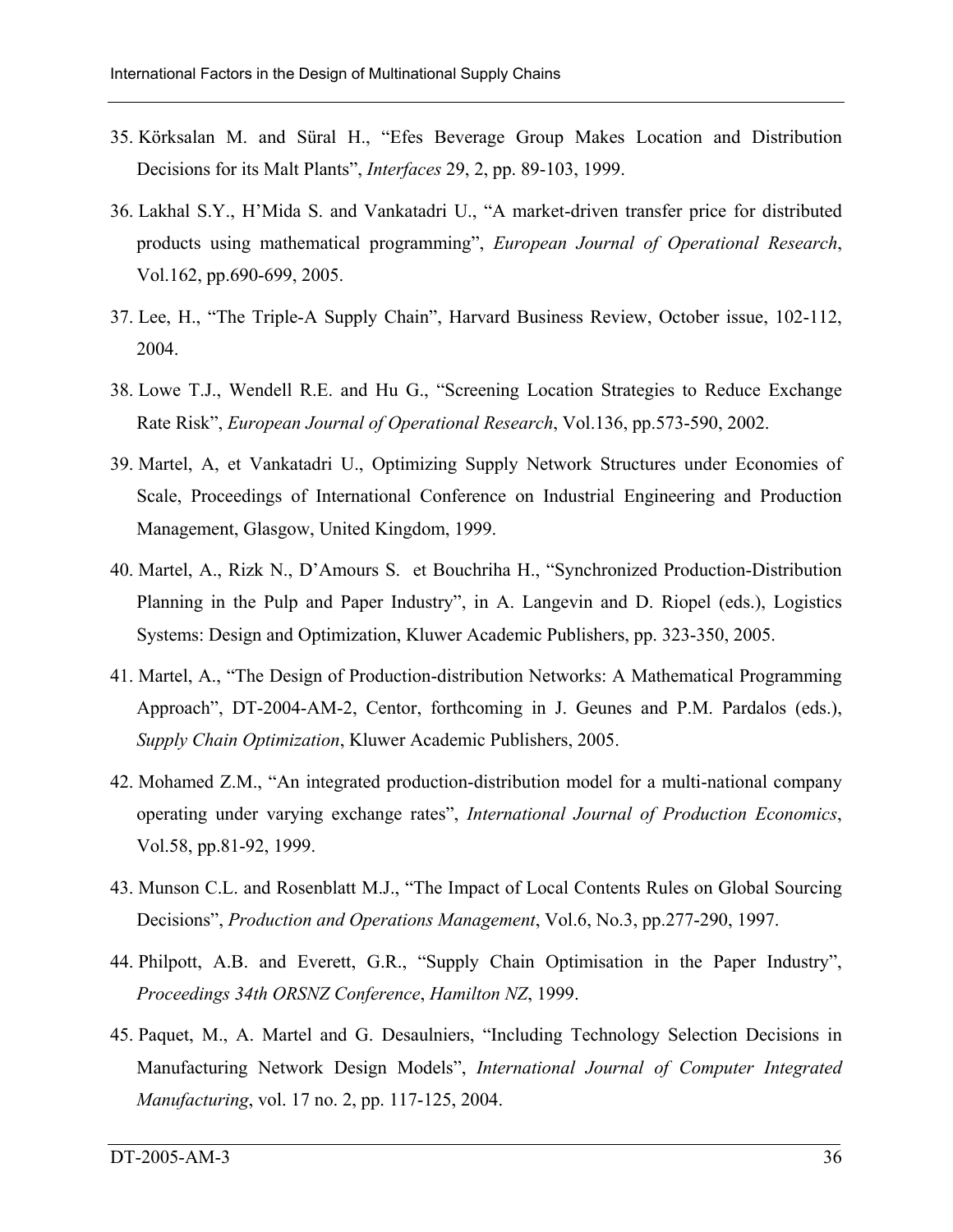- 46. Post C., "Benefitting from transfer pricing", *The Northern Miner*, Vol.84, No.19, 1998.
- 47. Pomper, C.L., *International Investment Planning: An Integrated Approach*, North Holland Publishing Company, Amsterdam, pp.98-124, 1976.
- 48. Revenue Canada, "International Transfer Pricing", *Circular 87-2R*, Sep. 27, 1999.
- 49. Ridlehoover, J., "Applying Monte Carlo Simulation and Risk Analysis to The Facility Location Problem", *The Engineering Economist*, Vol.49, pp.237-252, 2004.
- 50. Roberts, Don, "Changes in the Global Forest Products Industry: Defining the Environment for Canada", CIBC World Markets, Presentation at Vision 2015, Montréal, May 2005.
- 51. Santoso T., Ahmed S., Goetschalckx M. and Shapiro A., "A stochastic programming approach for supply chain network design under uncertainty", *European Journal of Operational Research*, Vol.167, pp.96–115, 2005.
- 52. Shapiro, J., *Modeling the Supply Chain*, Brooks/Cole Publishing Company, 2001.
- 53. Spinler, S., Huchzermeier A. and Kleindorfer P., "Risk Hedging via Options Contracts for Physical Delivery", *OR Spectrum*, Vol. 25, No. 3, pp. 379-395, 2003.
- 54. Trigeorgis, L., *Real Options: Managerial Flexibility and Strategy in Resource Allocation*, MIT Press, 1996.
- 55. Vidal C.J., *A Global Supply Chain Model With Transfer Pricing and Transportation Cost Allocation*, Ph.D. Dissertation, The Academic Faculty, Georgia Institute of Technology, 1998.
- 56. Vidal C.J., Goetschalckx M., "Strategic production-distribution models: A critical review with emphasis on global supply chain models", *European Journal of Operational Research*, Vol.98, pp.1-18, 1997.
- 57. Vidal C.J., Goetschalckx M., "A global supply chain model with transfer pricing and transportation cost allocation", *European Journal of Operational Research*, Vol.129, pp.134- 158, 2001.
- 58. Vidal C.J., Goetschalckx M., "Modeling the Effects of Uncertainties on Global Logistics Systems", *Journal of Business Logistics*, Vol.21, No.1, 2000.